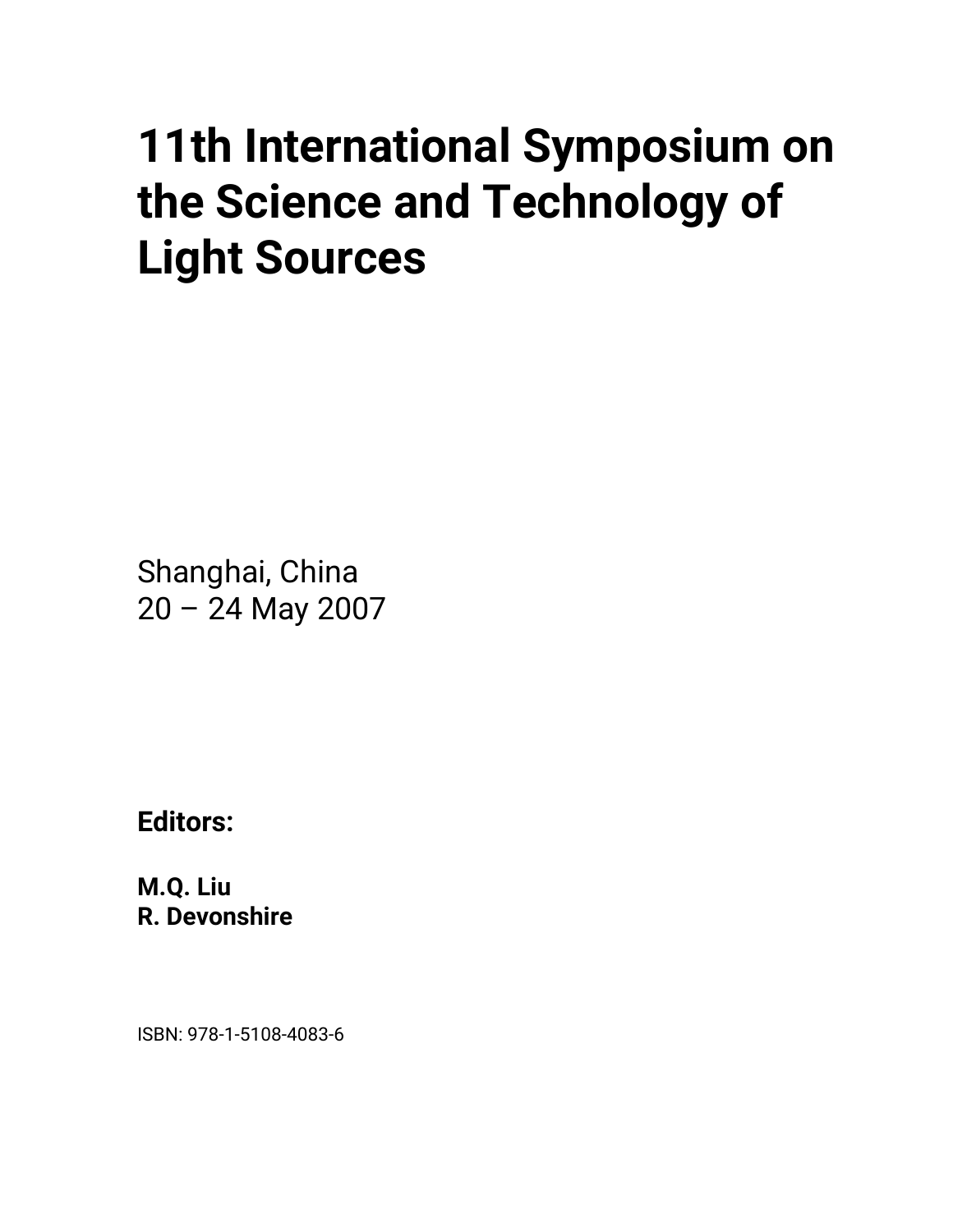**Printed from e-media with permission by:** 

Curran Associates, Inc. 57 Morehouse Lane Red Hook, NY 12571



**Some format issues inherent in the e-media version may also appear in this print version.** 

Copyright© (2007) by Foundation for the Advancement of the Science & Technology of Light Sources (FAST-LS) All rights reserved.

Printed by Curran Associates, Inc. (2017)

For permission requests, please contact Foundation for the Advancement of the Science & Technology of Light Sources (FAST-LS) at the address below.

Foundation for the Advancement of the Science & Technology of Light Sources FAST-LS Belmayne House 99 Clarkehouse Road Sheffield, United Kingdom S10 2LN

www.fast-ls.org

#### **Additional copies of this publication are available from:**

Curran Associates, Inc. 57 Morehouse Lane Red Hook, NY 12571 USA Phone: 845-758-0400 Fax: 845-758-2633 Email: curran@proceedings.com Web: www.proceedings.com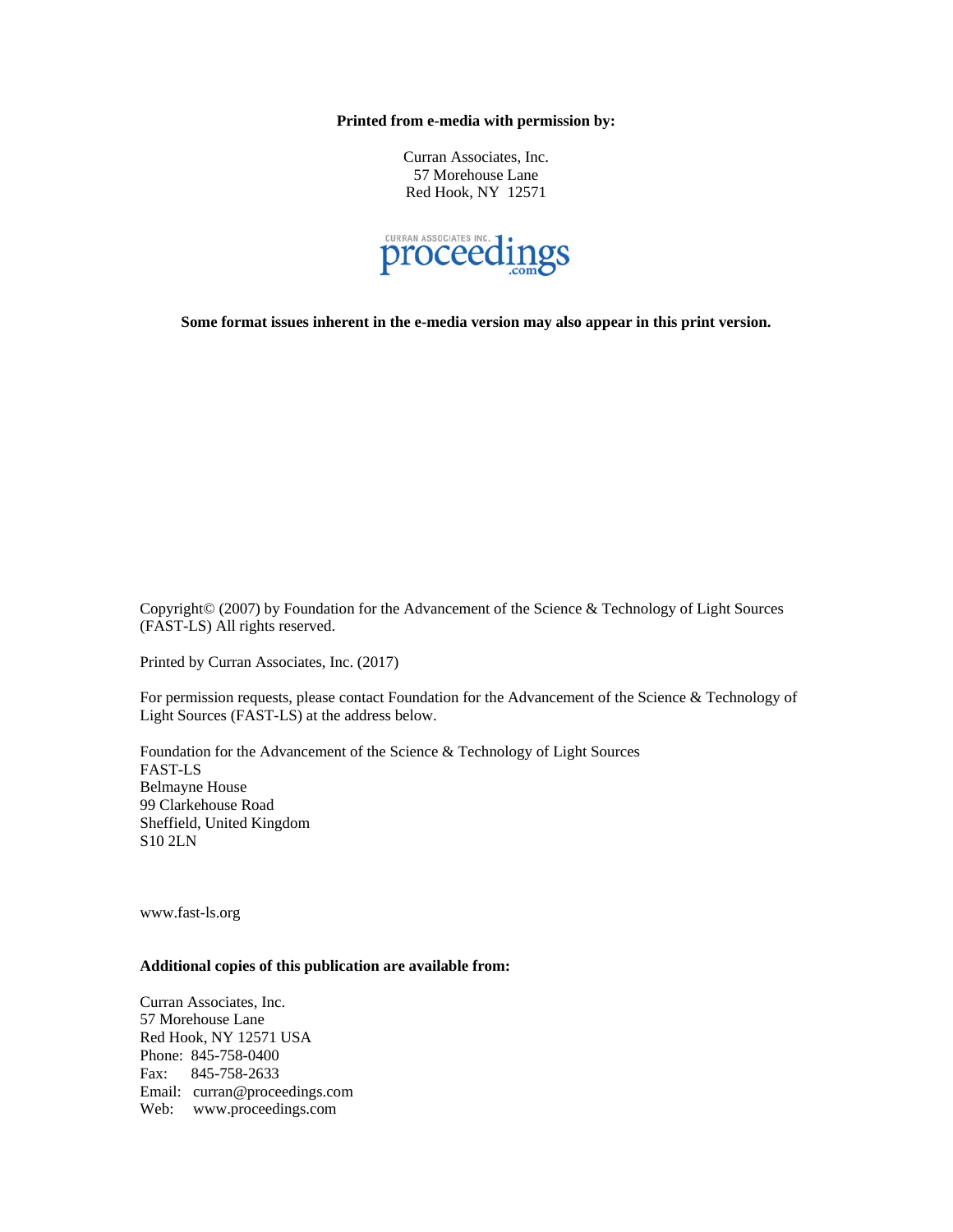# **List of Invited, Landmark and Contributed Papers**

# **Special Session**

| IL01  | The Light Source Industry in China                   |  |
|-------|------------------------------------------------------|--|
|       | Y.S. Chen                                            |  |
| II.02 | Latest Performance of GaN-based Solid State Lighting |  |
|       | S. Nakamura                                          |  |
|       |                                                      |  |

#### **Session One**

| IL03         | A Survey of Fabrication Methods for Ceramic Metal Halide Arc Tubes                                                                  | 11 |
|--------------|-------------------------------------------------------------------------------------------------------------------------------------|----|
|              | J. T. Neil and G. C. Wei                                                                                                            |    |
| IL04         | Temperature determination from self-reversed spectral lines                                                                         | 23 |
|              | St. Franke and H. Schneidenbach                                                                                                     |    |
| LL01         | Studying dimming characteristics of HID model lamps                                                                                 | 33 |
|              | M. Kettlitz, M. Wendt, S. Peters, H. Schneidenbach and A. Kloss                                                                     |    |
| LL02         | Some Aspects of Medium Wattage Ceramic Metal Halide Lamps                                                                           | 35 |
|              | J. Tu, J. van der Eyden and C. Daemen                                                                                               |    |
| <b>CP001</b> | A Study of the <i>in situ</i> Kinetics of Halogen Lamp Dose Activation                                                              | 37 |
|              | R. Jeans, M. van Rijswick, G. Siddons and R. Devonshire                                                                             |    |
| CP002        | High Watt Ceramic Metal Halide Lamps with Improved Reliability                                                                      | 39 |
|              | R. Ramaiah                                                                                                                          |    |
| <b>CP003</b> | Spatial Illuminance Distribution as a Tool for the Study of Flashlamp Plasma<br>Dynamics                                            | 41 |
|              | M.S. Chen and I. J. Rasiah                                                                                                          |    |
| <b>CP004</b> | Characterization of Getter Materials for HID Lamps                                                                                  | 43 |
|              | A. Corazza, B. J. de Maagt and S. Ceulemans                                                                                         |    |
| <b>CP005</b> | Characterization of Ba atom emission from fluorescent lamp filament by Laser-<br>Induced Fluorescence technique                     | 45 |
|              | Y. Manabe, T. Ueda, A. S. Alyhendy, G. Yamashita, Y. Yamagata and K. Uchino                                                         |    |
| <b>CP006</b> | Computer Simulations on Hg-free Flat Fluorescent Lamp (FFL)                                                                         | 47 |
|              | S. M. Lee, Y. S. Seo, S. J. You and J. K. Lee                                                                                       |    |
| <b>CP007</b> | Electrode Temperature and Cathode Fall of Dimmed Fluorescent Lamps                                                                  | 49 |
|              | J.J. de Groot                                                                                                                       |    |
| <b>CP008</b> | Determination of Barium Loss in Fluorescent Lamps by Laser-induced<br>Fluorescence supported by Modeling                            | 51 |
|              | G. Lieder, M. Beck, J. Dichtl, R. Garner, S. Hadrath, A. Hilscher, R. Hoeck, K.<br>Rackow, F. Sigeneger, D. Uhrlandt and J. Ehlbeck |    |
| CP009        | Study of Direct Current (DC) Fluorescent Lamps (FL) without Flicker                                                                 | 53 |
|              | Z.P. Lu, W. Xu and Z.M. Zhao                                                                                                        |    |
| <b>CP010</b> | Influence of the arc bowing on the frequency shift of the first azimuthal mode of a<br>CMH lamp in horizontal operation             | 55 |
|              | S. Bhosle, L. Dabringhausen and G. Zissis                                                                                           |    |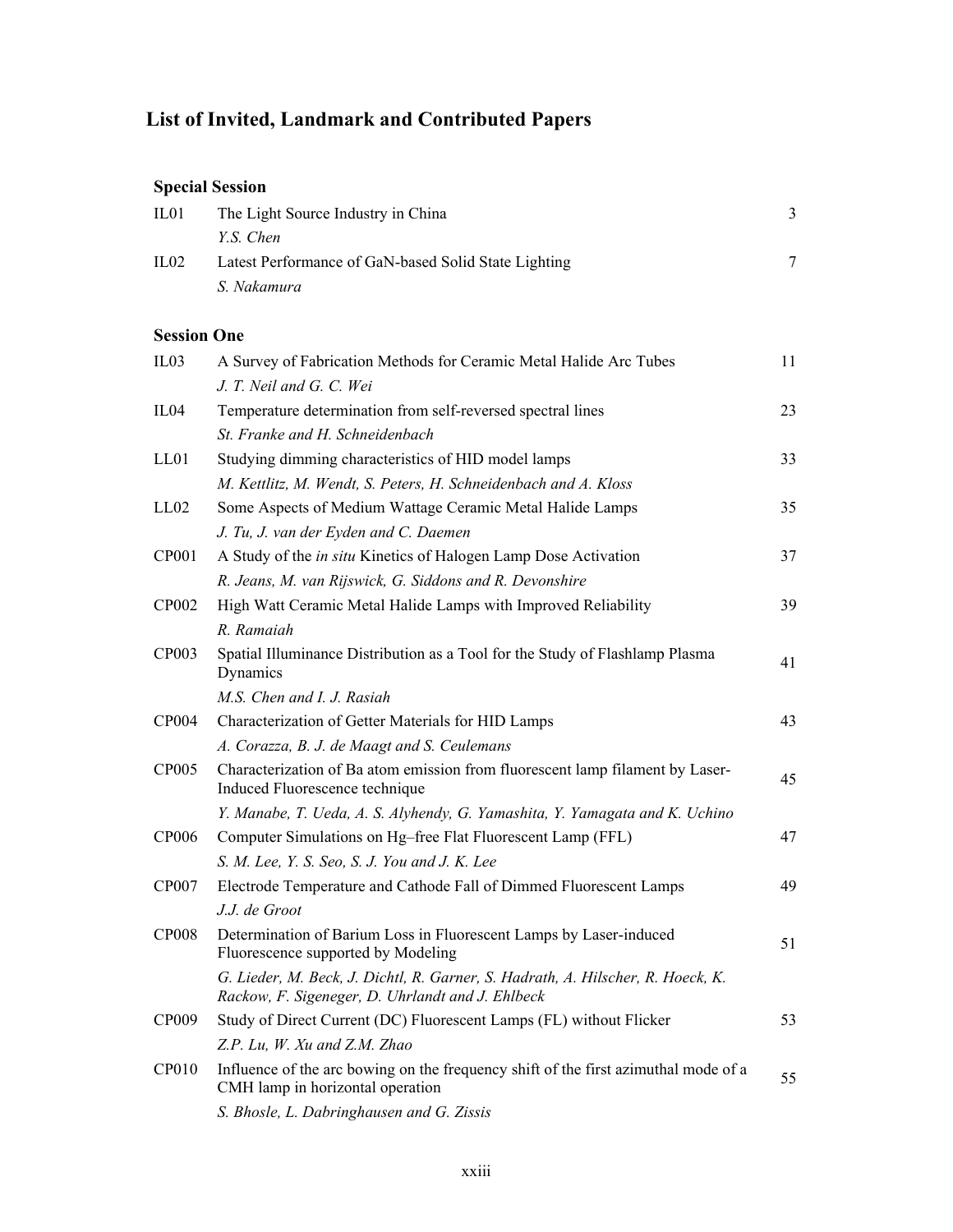| CP011        | The effect of dimming ceramic metal halide lamps on lamp efficacy, reliability $\&$<br>lifetime                                   | 57 |
|--------------|-----------------------------------------------------------------------------------------------------------------------------------|----|
|              | E.C. Guest, M.H. Girach, S.A. Mucklejohn and U. Rast                                                                              |    |
| CP012        | Investigations on Preparing TiO <sub>2</sub> Coatings for halogen lamps with Tetrabutyl<br>Titanate in Microwave Discharge Plasma | 59 |
|              | D.L. Lu, B. Lafitte, J.R. Chen, G. Zissis and Z.G. Lu                                                                             |    |
| CP013        | Wide band gap amorphous silicon carbide films deposited by PECVD                                                                  | 61 |
|              | J. Huran, I. Hotový, J. Pezoltd, N. I. Balalykin and A.P. Kobzev                                                                  |    |
| CP014        | Nanosecond Pulsed Discharge (NPD) and Applications in Light Sources                                                               | 63 |
|              | K.F. Liu, Z. Liu and J. Qiu                                                                                                       |    |
| CP015        | Visible continuum emission with high color rendering index from CO inductively<br>coupled plasma                                  | 65 |
|              | T. Takeda, A. Nazri, A. Kondo, H. Motomura and M. Jinno                                                                           |    |
| CP016        | New High Yield Mercury dispenser for Cold Cathode Fluorescent Lamps                                                               | 67 |
|              | P. Gallina, G. Santella, D. Di Giampietro and V. Massaro                                                                          |    |
| CP017        | Simulation on Electronic Ballast for High Intensity Discharge Lamps by PSIM                                                       | 69 |
|              | Y.Z. Zhou, D.Q. Guo and Y.J. Sun                                                                                                  |    |
| <b>CP018</b> | Fabrication and Luminescence Increasing Efficiency of OLED with AZO anode                                                         | 71 |
|              | E.M. Jin, K.M. Kim, D.K. Kim and C.B. Park                                                                                        |    |
| CP019        | Fundamental Processes in Modeling Fluorescent Lamps                                                                               | 73 |
|              | G.G. Lister, A. Rahman, V. Sheverev, J.E. Lawler, D. Fursa and I. Bray                                                            |    |
| <b>CP020</b> | Current crest factor and barium emission on fluorescent lamp electrodes at high<br>and low frequency operation                    | 75 |
|              | W. Kaiser, R. P. Marques and A. F. Correa                                                                                         |    |
| CP021        | About measuring EEDF and electron concentration in the Hg-Ar discharge                                                            | 77 |
|              | M.A. Malkov                                                                                                                       |    |
| CP022        | The effects of the electronic environment on the operating parameters of the<br>Tungsten Halogen Automotive Lamps                 | 79 |
|              | L. Makai                                                                                                                          |    |
| CP023        | Surface analytical study of the ceramic-metal bond in the electrical feed-trough of<br>high pressure sodium lamps                 | 81 |
|              | G. Dobos, K. V. Josepovits, Z. Tóth, I. Csányi and L. Kocsányi                                                                    |    |
| CP024        | VUV light sources based on a barrier discharge                                                                                    | 83 |
|              | M.I. Lomaev, D.V. Schitz, V. S. Skakun and V.F. Tarasenko                                                                         |    |
| CP025        | First experiments with net electrodes in high voltage fluorescent tubes                                                           | 85 |
|              | W. Lehmann                                                                                                                        |    |

## **Session Two**

| IL05 | Translucent Ceramic Envelope for HID Lamps | 89 |
|------|--------------------------------------------|----|
|      | K. Watanabe                                |    |
| IL06 | Thermochemical data for light sources      | 99 |
|      | T. Markus                                  |    |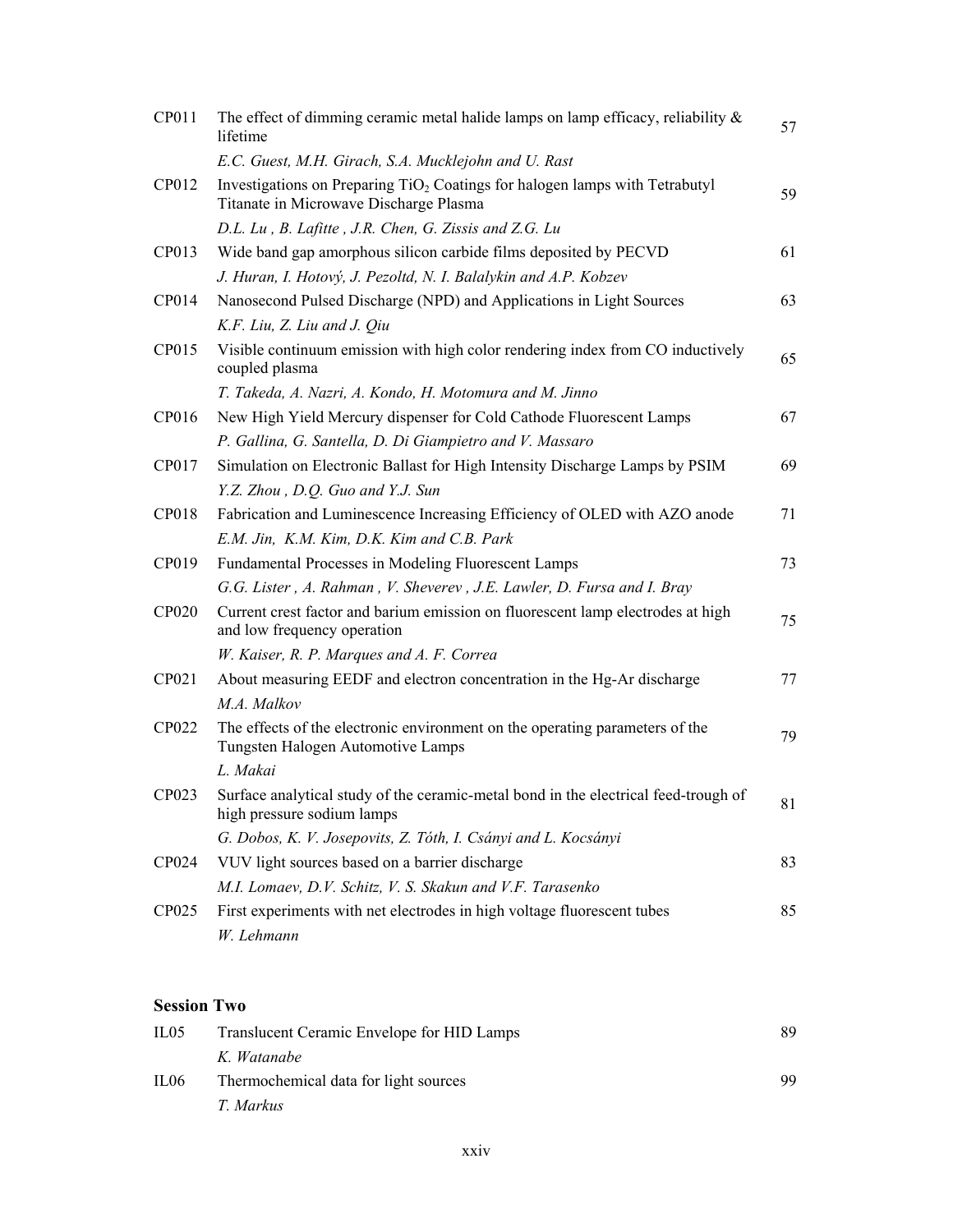| LL <sub>03</sub> | Development of High Efficacy Metal Halide Lamp                                                                                               | 107 |
|------------------|----------------------------------------------------------------------------------------------------------------------------------------------|-----|
|                  | H. Nohara, A. Utsubo, Y. Kanazawa, N. Nishiura and S. Ukegawa                                                                                |     |
| LL04             | A Compact Microwave Resonant Cavity Electrodeless Light Source System                                                                        | 109 |
|                  | V. Babykumar, A. Neate, E. Odell, B. Preston, A. Sadiq and R. Devonshire                                                                     |     |
| LL <sub>05</sub> | Molecular Influence on Hot-Relight in HID Lamps                                                                                              | 111 |
|                  | W.P. Lapatovich, A.B. Budinger, R. Pereyra and G. Lister                                                                                     |     |
| LL <sub>06</sub> | Near Infrared continuum radiation from Metal Halide lamps                                                                                    | 113 |
|                  | J.E. Lawler and M.T. Herd                                                                                                                    |     |
| LL07             | Experimental Determination of Parameters for Molecular Continuum Radiation of<br>Rare-Earth Iodides                                          | 115 |
|                  | M. Käning, B. Schalk and H. Schneidenbach                                                                                                    |     |
| CP026            | Dependence of light fluctuation on operating frequency and filter capacitor of<br>electronic ballast for integrated compact fluorescent lamp | 117 |
|                  | Q. Yuan, X.B. Zhuang, H. Jiang and S.D. Zhang                                                                                                |     |
| CP027            | LIF-measurements on a low pressure RF-driven InBr lamp                                                                                       | 119 |
|                  | H.C.J. Mulders and W.W. Stoffels                                                                                                             |     |
| <b>CP028</b>     | The Optical Design of the Projector Type Headlamp for Vehicle                                                                                | 121 |
|                  | X.J. Song, Q.F. Tu, C.J. Xu and X. Zhang                                                                                                     |     |
| CP029            | Study on the Dependence of the Emission Point of Fluorescent Lamp on the<br><b>Lighting Time</b>                                             | PIC |
|                  | T. Uetsuki and H. Miyake                                                                                                                     |     |
| <b>CP030</b>     | Phase resolved investigation of the attachment of ac-arcs in Ar, Kr, and Xe at<br>electrodes for HID-lamps                                   | 125 |
|                  | M. Westermeier, J. Reinelt O. Langenscheidt, J. Mentel and P. Awakowicz                                                                      |     |
| CP031            | Glass Melting Phenomena of Compact Fluorescent Lamps at End-of-Life                                                                          | 127 |
|                  | Y. Watanabe and M. Kinoshita                                                                                                                 |     |
| CP032            | Intense electron emission from graphite nanoneedle cold cathodes and their<br>application to field emission lamps                            | 129 |
|                  | T. Matsumoto, Y. Go, K. Tanaka, S. Nakamura, and S. Omori                                                                                    |     |
| CP033            | Railway Signal Lamp using High Power LED                                                                                                     | 131 |
|                  | O. Yuan and S. Zhao                                                                                                                          |     |
| CP034            | Secondary electron emission properties of MgO for liquid crystal display<br>backlighting electrode                                           | 133 |
|                  | T. Misu, M. Goto and T. Arai                                                                                                                 |     |
| CP035            | The Influence of the electrode material to the CCFL Characteristics                                                                          | 135 |
|                  | Y. Takeda, R. Kitamoto, T. Uetsuki and O. Fukumasa                                                                                           |     |
| CP036            | Modeling of fluid-mechanical instability in pure-mercury HID lamps                                                                           | 137 |
|                  | T.D. Dreeben                                                                                                                                 |     |
| CP037            | Quantitative interpretation of broadband x-ray absorption imaging of high-<br>intensity discharge lamps                                      | 139 |
|                  | J.J. Curry                                                                                                                                   |     |
| <b>CP038</b>     | Lifetime Estimation of High Power White LEDs                                                                                                 | 141 |
|                  | M. Sugimoto, R. Yokotani, H. Kimura and T. Hashimoto                                                                                         |     |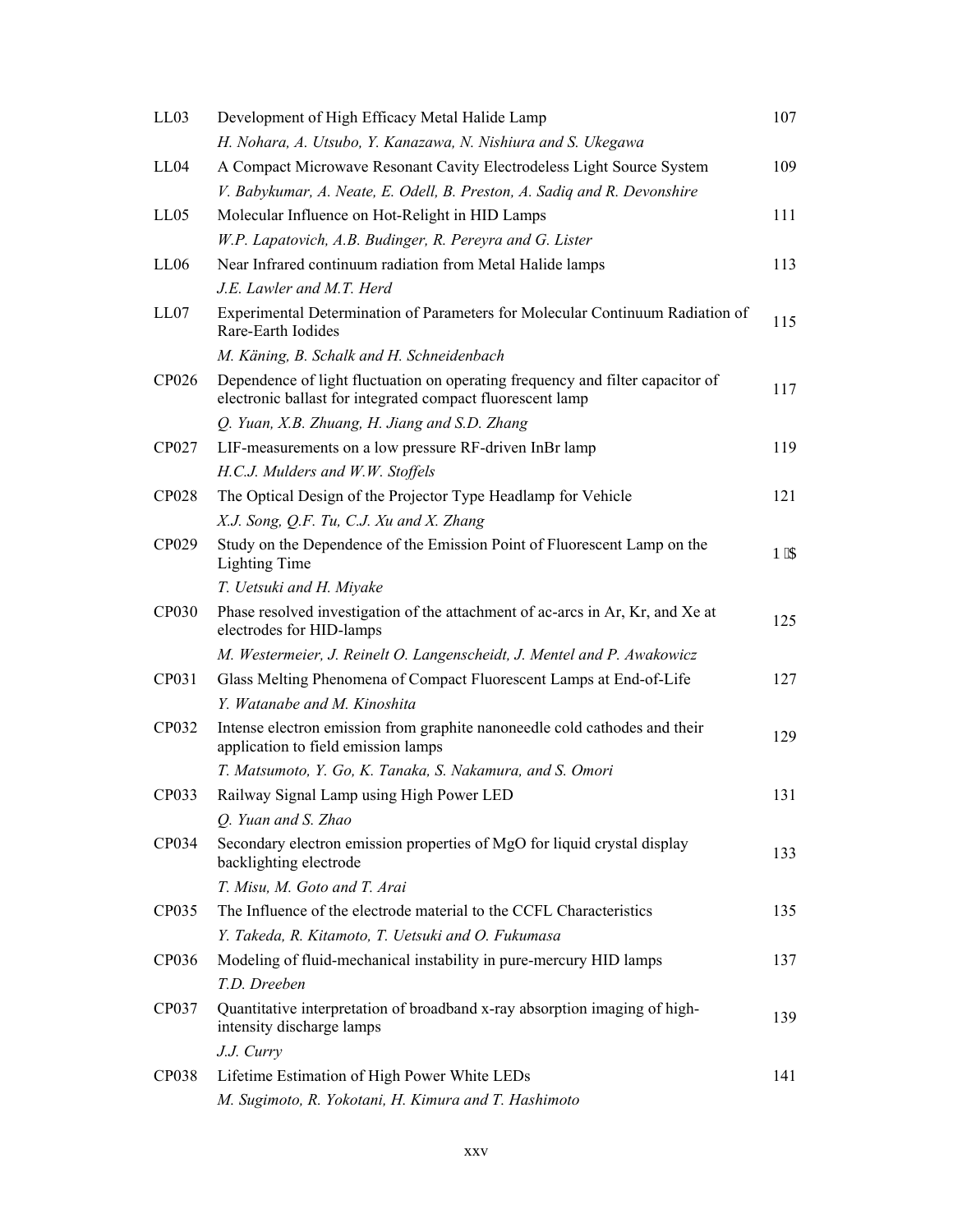| CP039        | Heat Extraction Comparison of Low Power High Brightness Light Sources                                                                                           | 143 |
|--------------|-----------------------------------------------------------------------------------------------------------------------------------------------------------------|-----|
|              | D. Rutan and J. Perkins                                                                                                                                         |     |
| <b>CP040</b> | Generation of Circularly Polarized Microwaves to Power Electrodeless HID Lamp<br>Systems                                                                        | 145 |
|              | K.S. Oh, J.J. Kim, K.S. Kim, D.H. Won and H.S. Yoon                                                                                                             |     |
| CP041        | Hot restrike characterization of HID lamps using a simple model                                                                                                 | 147 |
|              | P. Tant, B. Vanbrabant, J. Driesen and G. Deconinck                                                                                                             |     |
| CP042        | Determination of gas temperature of hydrogen containing high-frequency<br>electrodeless lamps using $(2-2)Q$ Fulcher- $\alpha$ bands of H <sub>2</sub> molecule | 149 |
|              | M. Berzins, N. Denisova, Z. Gavare, R. Veilande and N. Zorina                                                                                                   |     |
| CP043        | Effect of pre-aging process on nitrogen protection in argon-nitrogen lamps                                                                                      | 151 |
|              | T. Matsuda, K. Yamada, H. Motomura and M. Jinno                                                                                                                 |     |
| CP044        | Ceramic Electrodes for Mercury-Free Low-Pressure Fluorescent Tubes: A First<br>Approach                                                                         | 153 |
|              | A.C. Dippel, T. Schneller, W. Lehmann and R. Waser                                                                                                              |     |
| CP045        | A Plug&Play LED Light source for Automotive Headlamp Applications                                                                                               | 155 |
|              | Th. Reiners, P. Frey, A. Biebl and R. Vollmer                                                                                                                   |     |
| CP046        | User Preferences for Solid State Lighting                                                                                                                       | 157 |
|              | V. Gligor, E. Tetri, L. Halonen                                                                                                                                 |     |
| CP047        | Mercury free backlight for liquid crystal display with new electrodes structure-<br>double helical electrodes lamp                                              | 159 |
|              | H. Motomura, Y. Muguruma, T. Matsuda, S. Takubo and M. Jinno                                                                                                    |     |
| <b>CP048</b> | Optical Design for New Tunnel Luminaires                                                                                                                        | 161 |
|              | P.F. Li, Q. Yuan, W. Xu, Z.H. Gu and B.Y. Huangfu                                                                                                               |     |
| CP049        | The orientation effect on color temperature $T_c$ of metal halide lamps                                                                                         | 163 |
|              | X.J. Xu and G.X. Zheng                                                                                                                                          |     |
| <b>CP050</b> | Power Measurement of the Electrodeless Fluorescent Lamp and Analysis on its<br>Core Losses                                                                      | 165 |
|              | Y. Liu, W.P. Li, Y.M. Chen and D.H. Chen                                                                                                                        |     |
| CP051        | Evaluation of Low Pressure UV Lamps Using a Near-Field Test Apparatus                                                                                           | 167 |
|              | R. Kilgour and D.G. Knight                                                                                                                                      |     |
| CP052        | Transport phenomena of aluminium oxide in metal halide lamps                                                                                                    | 169 |
|              | S.Fischer, B. Huang, U. Niemann and T. Markus                                                                                                                   |     |
| CP053        | The effects on the characteristics of a $8 \times 8$ arranged LED BLU driven by constant<br>voltage and current method                                          | 171 |
|              | S.M. Lee, J.K. Yang, S.J. Lee, J.H. Lee, Y.C. Yim and D.H. Park                                                                                                 |     |

## **Session Three**

| II.07            | Transient spots on thermionic arc cathodes I. Modeling | 175 |
|------------------|--------------------------------------------------------|-----|
|                  | M.S.Benilov and M.D. Cunha                             |     |
| IL <sub>08</sub> | Metallurgical mechanism for HID lamp electrodes        | 177 |
|                  | G. Leichtfried, I. Wesemann, W. Spielmann and T. Walde |     |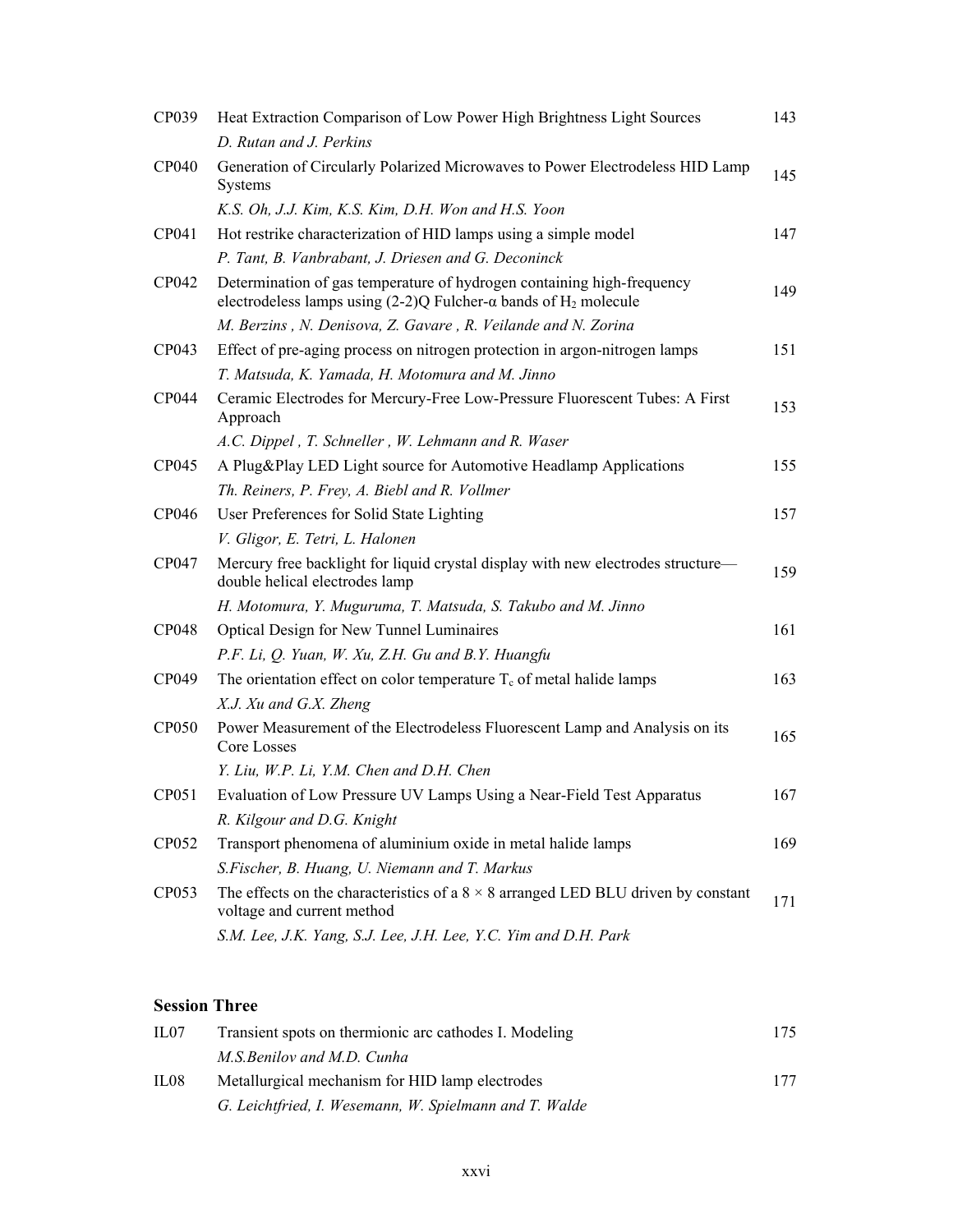| LL08         | Mercury dosing solutions used in Fluorescent Lamps                                                                       | 193 |
|--------------|--------------------------------------------------------------------------------------------------------------------------|-----|
|              | A. Corazza and C. Boffito                                                                                                |     |
| LL09         | New dispenser electrodes for high pressure sodium lamp                                                                   | 195 |
|              | D.C. Zhu, Z.J. Shi, H.L. Gao and J.K. Sun                                                                                |     |
| LL10         | Nanocrystalline poly-silicon based ballistic electron emitter and its application to<br>novel mercury-free light sources | 197 |
|              | T. Ichihara, T. Hatai, K. Kamada, T. Komoda and N. Koshida                                                               |     |
| LL11         | Mercury Free Metal Halide Lamp                                                                                           | 199 |
|              | Z.M. Yang, G.S. Chai, G.Y. Gao and M. Zhang                                                                              |     |
| CP054        | Ignition of mercury-free high intensity discharge lamps                                                                  | 201 |
|              | M. Czichy, J. Mentel and P. Awakowicz                                                                                    |     |
| <b>CP055</b> | Development of a new Getter Alloy with high sorption performances for HID<br>lamps                                       | 203 |
|              | V. Massaro, A. Corazza and S. Giorgi                                                                                     |     |
| CP056        | High Efficient 2.5 MHz RF Generator for Inductively Coupled Electrodeless<br>Lamps                                       | 205 |
|              | E. Statnic and F. Franck                                                                                                 |     |
| CP057        | The next generation of low pressure discharge lamps: Lighting after mercury                                              | 207 |
|              | S. Kitsinelis and E. Fokitis                                                                                             |     |
| <b>CP058</b> | Plasma diagnosis of xenon fluorescent lamp using laser induced fluorescence<br>spectroscopy                              | 209 |
|              | Y. Toda, S. Iwaki, Y. Imai, H. Kurokawa, H. Motomura and M. Jinno                                                        |     |
| CP059        | Study on the Relationship between the electrode materials and the characteristics<br>of CCFL                             | 211 |
|              | T. Ohira, T. Uetsuki, Y. Takeda and O. Fukumasa                                                                          |     |
| <b>CP060</b> | Identification of 35-W and 70-W metal halide lamps                                                                       | 213 |
|              | S.Y. Tang, W.T. Tsai, C.S. Moo, C.R. Lee and L. L. Lee                                                                   |     |
| CP061        | A bibliography of (Alkali iodide - Lanthanide iodide) phase diagrams                                                     | 215 |
|              | A.T. Dinsdale and S.A. Mucklejohn                                                                                        |     |
| CP062        | Annealing experiments with different SiO2-Glasses                                                                        | 217 |
|              | E. Arnold, F.J. Schilling and H.D. Witzke                                                                                |     |
| CP063        | Electric field and 254 nm radiation of T2 low pressure Ar-Hg discharge positive<br>column                                | 219 |
|              | Q.Y. Han, H. Jiang, S.L. Zhu and S.D. Zhang                                                                              |     |
| CP064        | Measuring the pressure in ultra-high-pressure mercury lamps                                                              | 221 |
|              | U. Hechtfischer, M. Carpaij, B. Engelbrecht, E. Fischer, A. Koerber, J. Pollmann-<br>Retsch and H. Moench                |     |
| CP065        | A direct method to determine the inner values and plasma charge of a DBD                                                 | 223 |
|              | K. E. Trampert, M. Paravia and W. Heering                                                                                |     |
| <b>CP066</b> | Emission spectra of compact super-high-pressure mercury discharge lamps using<br>antenna-excited microwave discharge     | 225 |
|              | T. Mizojiri, M. Kando and Y. Morimoto                                                                                    |     |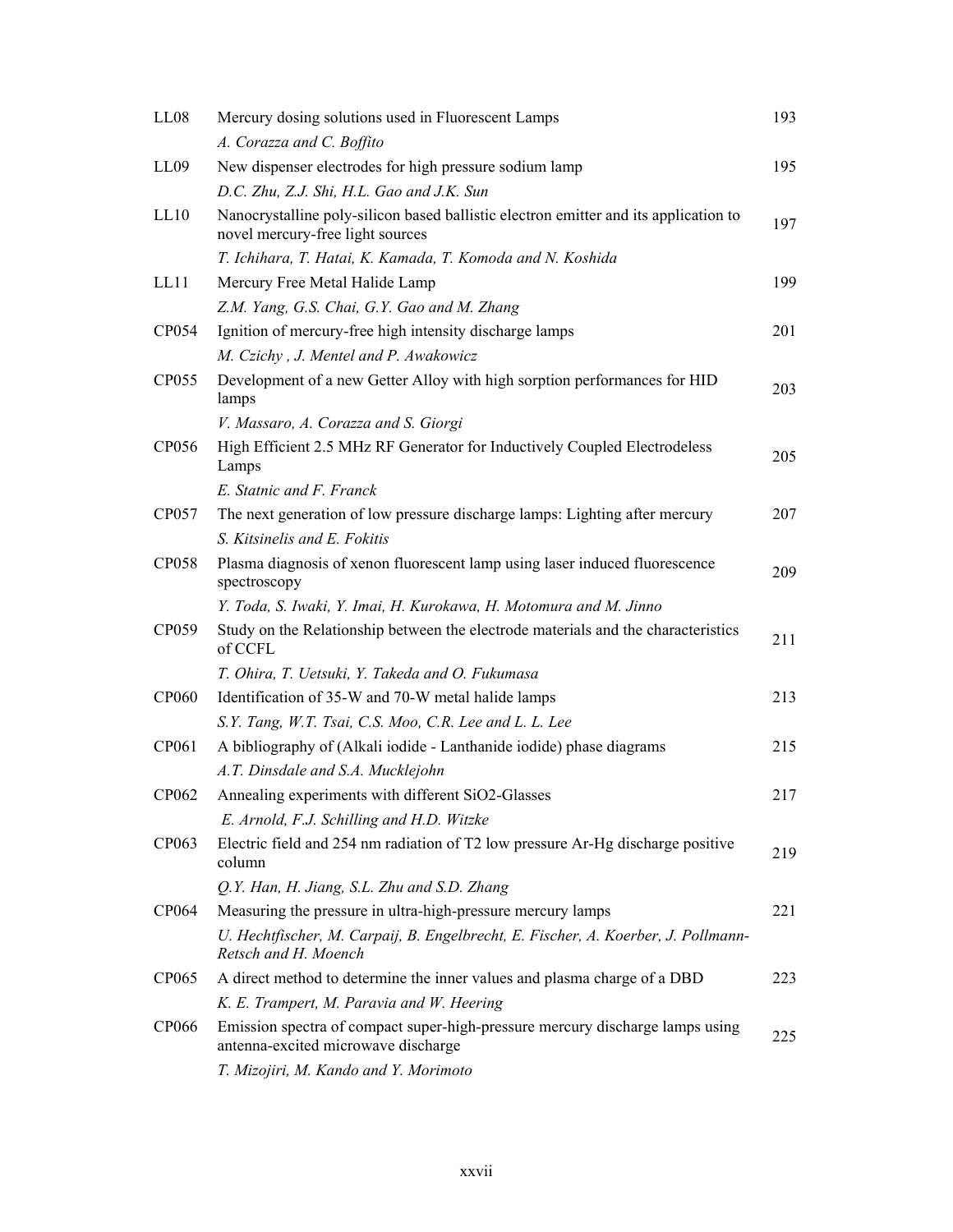| CP067        | Development of a new type CO2 coherent light source using DBD                                                                           | 227 |
|--------------|-----------------------------------------------------------------------------------------------------------------------------------------|-----|
|              | K. Koyama, T. Akazawa, H. Motomura and M. Jinno                                                                                         |     |
| CP068        | White OLEDs for Lighting Applications                                                                                                   | 229 |
|              | H. Boerner and P. Loebl                                                                                                                 |     |
| CP069        | Electrode stabilized Xe filled Flash Lamp as a DUV and VUV Point Source                                                                 | 231 |
|              | F. Oda, M. Ikeuchi and Y. Morimoto                                                                                                      |     |
| <b>CP070</b> | A New S model of Mesopic Photometry for Evaluating Luminous Efficacy                                                                    | 233 |
|              | W.C. Chen, Y.D. Lin and D.H. Chen                                                                                                       |     |
| CP071        | Determination of the gas-phase emitter effect in ceramic metal halide lamps                                                             | 235 |
|              | O. Langenscheidt, J. Reinelt, M. Westermeier, J. Mentel and P. Awakowicz                                                                |     |
| CP072        | X-ray induced fluorescence measurement of the additive and Hg densities in a<br>metal-halide lamp                                       | 237 |
|              | T. Nimalasuriya, J.J. Curry, C.J. Sansonetti, E.J. Ridderhof, A.J. Flikweert, W.W.<br>Stoffels, M. Haverlag and J.J.A.M. van der Mullen |     |
| CP073        | Progress in Basic Spectroscopic data for Rare Earth atoms and ions                                                                      | 239 |
|              | J.E. Lawler, E.A. Den Hartog, C. Sneden and J. J. Cowan                                                                                 |     |
| CP074        | Basic modeling of an Organic Semiconductor junction                                                                                     | 241 |
|              | S. Bhosle, H. Kanaan, G. Ablart, D. Buso, P. Jolinat, I. Séguy, P. Destruel and G.<br>Zissis                                            |     |
| CP075        | The Characteristics of Electrode-less Lamp's Plasma                                                                                     | 243 |
|              | M. Ueda and T. Uetsuki                                                                                                                  |     |
| CP076        | Dynamics of the plasma/electrode interface in fluorescent lamps                                                                         | 245 |
|              | R. Garner                                                                                                                               |     |
| CP077        | Radiation characteristics of xenon-iodine gas mixture excited by pulse-modulated<br><b>ICP</b>                                          | 247 |
|              | T. Kadota, M. Watanabe, M. M. Guivan, H. Motomura and M. Jinno                                                                          |     |
| <b>CP078</b> | Current waveform optimization of AC-operated short arc ultra high pressure<br>mercury lamps for projection applications                 | 249 |
|              | T. Tsukamoto, Y. Horikawa and A. Sugitani                                                                                               |     |
| CP079        | Quantification of HCl, HBr and HI in halogen lamps by FTIR spectroscopy                                                                 | 251 |
|              | M. van Rijswick and A.Koerber                                                                                                           |     |
| <b>CP080</b> | Bulb Discoloration due to Gaseous Impurities                                                                                            | 253 |
|              | T. Gallagher and M. Yang                                                                                                                |     |
| CP081        | Plasma Parameters in Cylindrical Type Low-pressure Xenon ICP Lamp                                                                       | 255 |
|              | A. Nazri, A. Kondo, T. Takeda, H. Motomura and M. Jinno                                                                                 |     |
| <b>CP082</b> | Dependence of Discharge and Radiation of Small Pulse Xenon Lamp On Starting<br>Conditions                                               | 257 |
|              | $C.$ Lin                                                                                                                                |     |
| <b>CP083</b> | Behaviour of PFC-equipped Ballasts in Lighting System                                                                                   | 259 |
|              | J. Václavík and M. Novák                                                                                                                |     |
| <b>CP084</b> | Investigation on various approximations for multi-fluid plasma models of the near-<br>cathode region in thermal plasmas                 | 261 |
|              | F.H. Scharf, J.Oberrath, P.Mertmann and R.P. Brinkmann                                                                                  |     |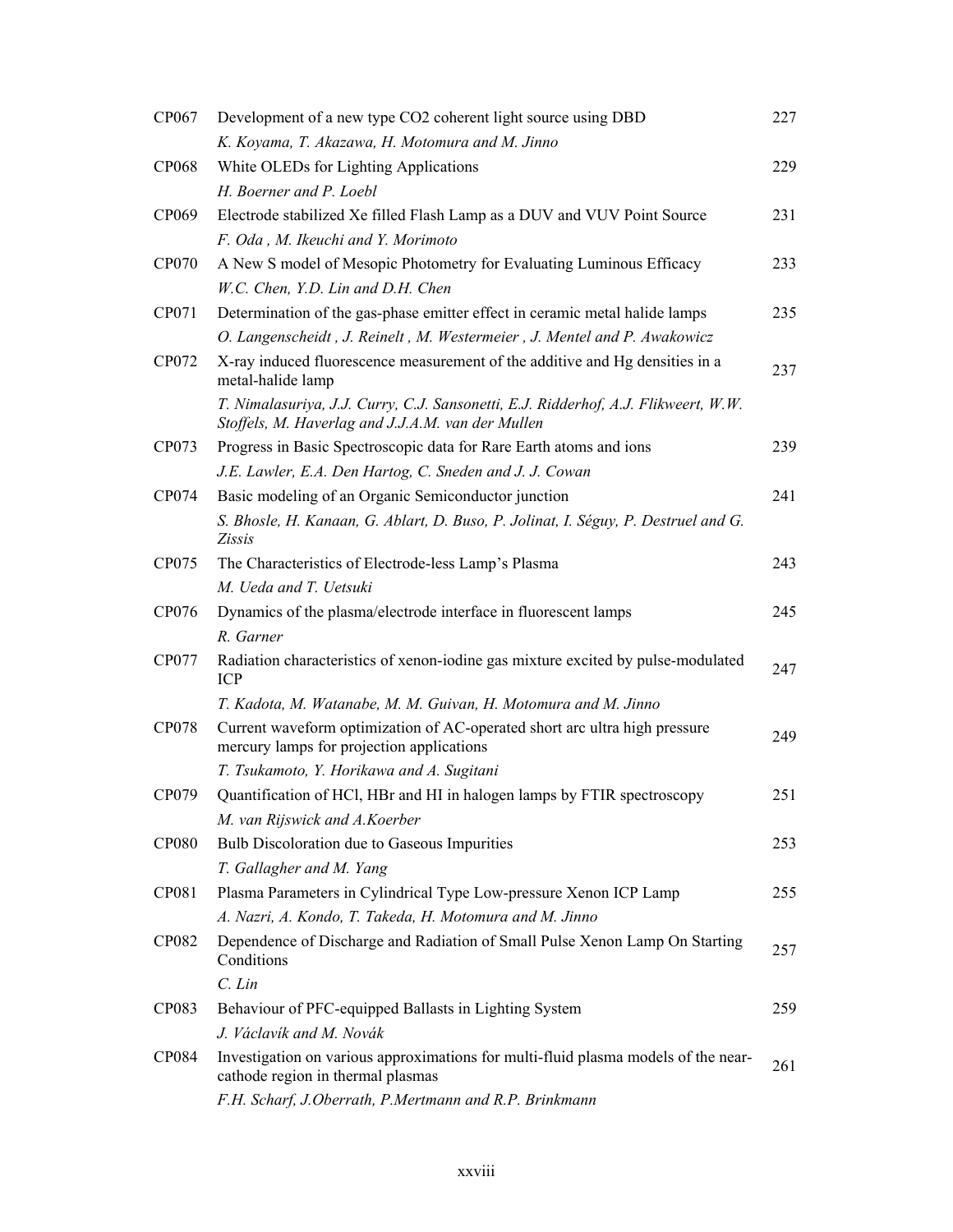| <b>CP085</b>        | Measurement of Koedam $\beta$ factors of 254 nm radiation in T3 low pressure Ar-Hg<br>discharge positive column                                       | 263 |
|---------------------|-------------------------------------------------------------------------------------------------------------------------------------------------------|-----|
|                     | H. Jiang, Q.Y. Han, S.L Zhu and S.D. Zhang                                                                                                            |     |
| <b>CP086</b>        | Lamp Diagnostics via Electrodeless Excitation of Fill Gases                                                                                           | 265 |
|                     | K. Takahashi and R. Devonshire                                                                                                                        |     |
| CP087               | Material Transport in Halogen Lamps                                                                                                                   | 267 |
|                     | R.J. Jeans, M. van Rijswick and R. Devonshire                                                                                                         |     |
| <b>Session Four</b> |                                                                                                                                                       |     |
| IL <sub>09</sub>    | An Experimental and Modeling Study of Efficiency for a 253nm Xenon Iodide<br>Lamp Excited by Dielectric Barrier Discharge                             | 271 |
|                     | R.J. Carman, B.K. Ward, R.P. Mildren and D.M. Kane                                                                                                    |     |
| IL10                | Development of Highly Efficient Mercury-free Flat Fluorescent Lamp (MFFL) for<br>the Backlighting System of Liquid Crystal Display                    | 281 |
|                     | K.W. Whang, J.K. Lee, J.C. Jung, I.W. Seo, B.J. Oh and J.K. Kim                                                                                       |     |
| LL12                | Modeling of glow like discharge in DBD Xe excimer lamp                                                                                                | 285 |
|                     | H. Akashi, A. Oda and Y. Sakai                                                                                                                        |     |
| LL13                | Radial Segregation and Helical Instabilities in Metal Halide HID Lamps Studied<br>under Microgravity Conditions in the International Space Station    | 287 |
|                     | T. Nimalasuriya, M. Haverlag, R. Keijser, A. Kuipers, W.W. Stoffels, J.J.A.M. van<br>der Mullen and G.M.W. Kroesen                                    |     |
| LL14                | The Calculation of Thermochemical Data for Light Source Modelling: Methods<br>and Examples                                                            | 289 |
|                     | G. Siddons, V. Ramos, S.A. Mucklejohn, J.C. Camacho, R. Devonshire and H.<br>Davies                                                                   |     |
| LL15                | Digital control for improved UHP lamp performance                                                                                                     | 291 |
|                     | D.H.J. van Casteren and R.L. Tousain                                                                                                                  |     |
| LL16                | Pulsed Xenon Discharge Lamps                                                                                                                          | 293 |
|                     | U. Chittka, S. Gruhlke, S. Schwan, M. Sorokin and J. Vorachen                                                                                         |     |
| <b>CP088</b>        | Tomographic reconstruction of the spatial profiles of emitting mercury atoms in<br>the vertically and horizontally operating capillary discharge lamp | 295 |
|                     | N. Denisova, Z.Gavare, G.Revalde and A.Skudra                                                                                                         |     |
| CP089               | Influence of the pulsed-current power supply on the 254 nm radiation flux emitted<br>by a germicidal ultra-violet lamp                                | 297 |
|                     | B. Mrabet, A. Chammam, H. Elloumi, M. Stambouli and G. Zissis                                                                                         |     |
| CP090               | Spectra of rare-earth iodide-cesium iodide systems in low-wattage metal halide<br>lamps                                                               | 299 |
|                     | T.R. Brumleve, K. Voggenauer, M.E. Lovell, T.E. Scott, D.B. DeHaven, D.<br>Gordon, R.L. Steward and S.C. Hansen                                       |     |
| CP091               | An Electrodeless HID Sulfur Lamp System Using a Nonrotating Bulb Excited by<br>Circularly Polarized Microwave Discharges                              | 301 |
|                     | J.J. Kim, K.S. Kim, K.S. Oh, D.H. Won and H.S. Yoon                                                                                                   |     |
| CP092               | X-ray absorption tomography of a high-pressure metal-halide lamp with a bended<br>arc due to Lorentz-forces                                           | 303 |
|                     | N. Denisova, M. Haverlag, E. J. Ridderhof, T. Nimalasuriya and J.J.A.M. van der<br>Mullen                                                             |     |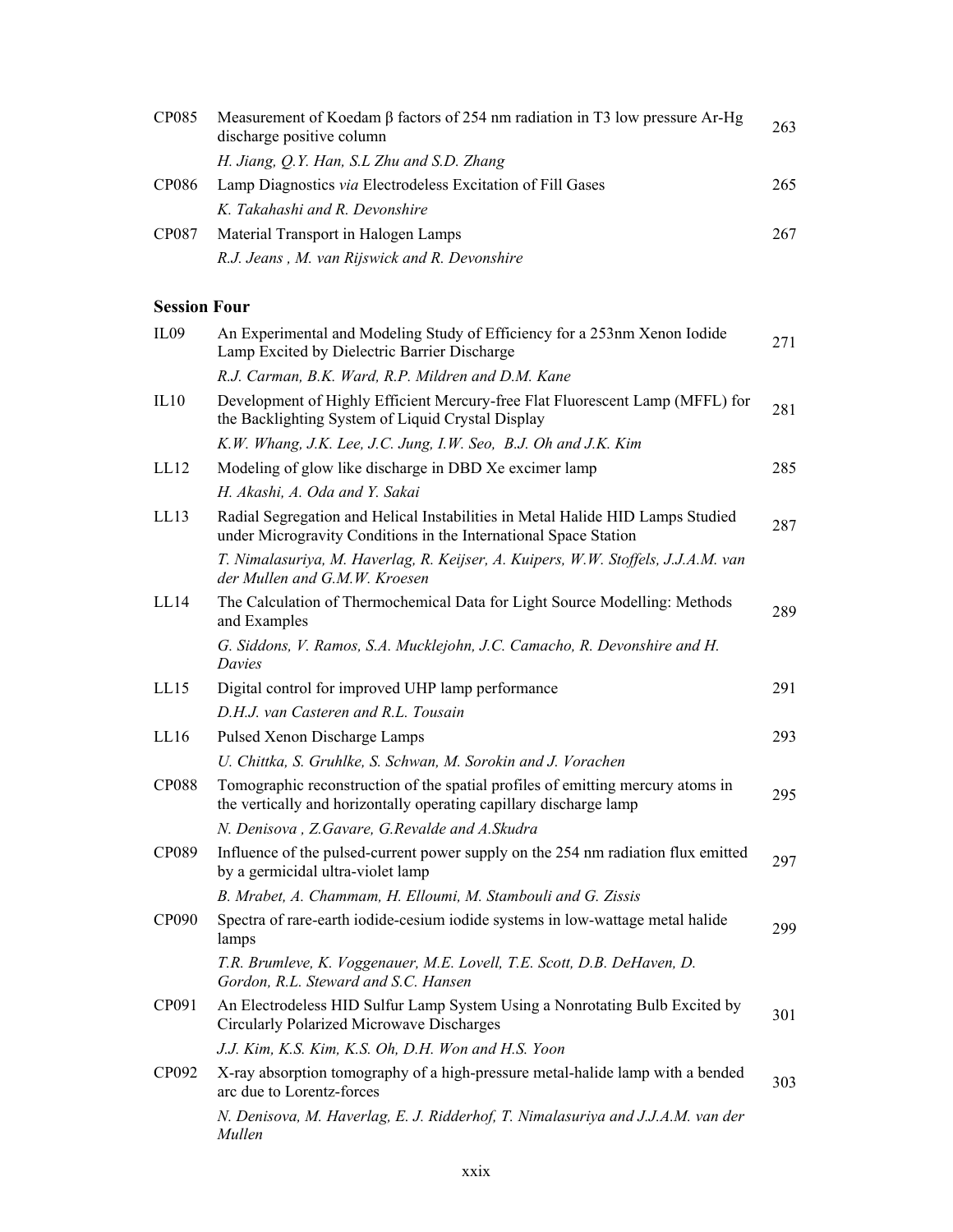| CP093        | Excitation temperature measure in a microwave induced Ar-Hg plasma                                                  | 305 |
|--------------|---------------------------------------------------------------------------------------------------------------------|-----|
|              | Y. Chen and D. Chen                                                                                                 |     |
| CP094        | Simulating the Absorption of the Objects inside the Integrating Sphere for<br>Measuring LED's Luminous Flux         | 307 |
|              | X.L. Zhou, W.Y. Li, Y. Qian and M.Q. Liu                                                                            |     |
| CP095        | Optimal current regulation strategy used for white LED in illumination<br>applications                              | 309 |
|              | W. Yan and J.M. Zhou                                                                                                |     |
| CP096        | Barrier discharge excilamps steady state formation                                                                  | 311 |
|              | M.I. Lomaev, V.F. Tarasenko and D.V. Schitz                                                                         |     |
| CP097        | Investigation of antenna excited high-pressure microwave discharge lamp                                             | 313 |
|              | M. Kando, T. Fukaya and Y. Ohishi                                                                                   |     |
| <b>CP098</b> | Improvement of VUV efficiency in Low pressure Xe discharge by $N_2$ mixing                                          | 315 |
|              | K.W. Park, H.S. Hwang, M.H. Han and T.I. Lee                                                                        |     |
| CP099        | Realization of N-doped P-type ZnO Thin Films in the Mixture of $N_2$ and $O_2$ by RF<br><b>Magnetron Sputtering</b> | 317 |
|              | H.J. Jin, S.H. Oh, S.J. So and C.B. Park                                                                            |     |
| <b>CP100</b> | Suppression of Devitrification Using Chlorine Containing Silica Glass                                               | 319 |
|              | N. Horii, M. Kamide, A. Inouye and N. Kuzuu                                                                         |     |
| CP101        | Propagation of ionization waves in Compact Fluorescent Lamps                                                        | 321 |
|              | R. Langer, R. Garner, A. Hilscher, S. Horn and R. Tidecks                                                           |     |
| CP102        | Influence of power balance and radiation transport on temperature distributions of<br>HID discharges                | 323 |
|              | B. Schalk, G. Hartel, M. Käning and L. Hitzschke                                                                    |     |
| CP103        | First steps of white LEDs in the General Lighting Market                                                            | 325 |
|              | X. Zhang, Y. Li, D. Janssen and G. van Tartwijk                                                                     |     |
| CP104        | A study of a high pressure mercury lamp during the warm-up phase                                                    | 327 |
|              | Z. Araoud, R. Ben Ahmed, S. Kaziz, K. Charrada and G. Zissis                                                        |     |
| CP105        | Double Envelope Effect of Electrodeless Bulb for Microwave Sulfur Lamp<br>B.J. Park                                 | 329 |
| CP106        | Evaluation of Plant Growth Lamps and its Application Prospect in China                                              | 331 |
|              | Y.D. Lin, J.Q. Ju, W.H. Shi and C.X. Bu                                                                             |     |
| CP107        | Model of hot cathodes for fluorescent lamps                                                                         | 333 |
|              | D.Buso, G. Zissis and S. Bhosle                                                                                     |     |
| <b>CP108</b> | Development of mercury free electrode less UV light for water purification                                          | 335 |
|              | B.K. Pramanik, K. Yanai and A. Hatta                                                                                |     |
| CP109        | End Darkening of MP Mercury Arc Lamps and Its Effect on Water Disinfection                                          | 337 |
|              | G. Fang, J. Houghton, D. Olson and W. Verhulst                                                                      |     |
| CP110        | Electrokinetic characteristics of the Hg-Ar discharge in super narrow tubes                                         | 339 |
|              | M.A. Malkov                                                                                                         |     |
| CP111        | Alternative approach to mercury-free HID lamps                                                                      | 341 |
|              | St. Franke, H. Hess, R. Methling, H. Schneidenbach, H. Schöpp, L. Hitzschke, M.<br>Käning and B. Schalk             |     |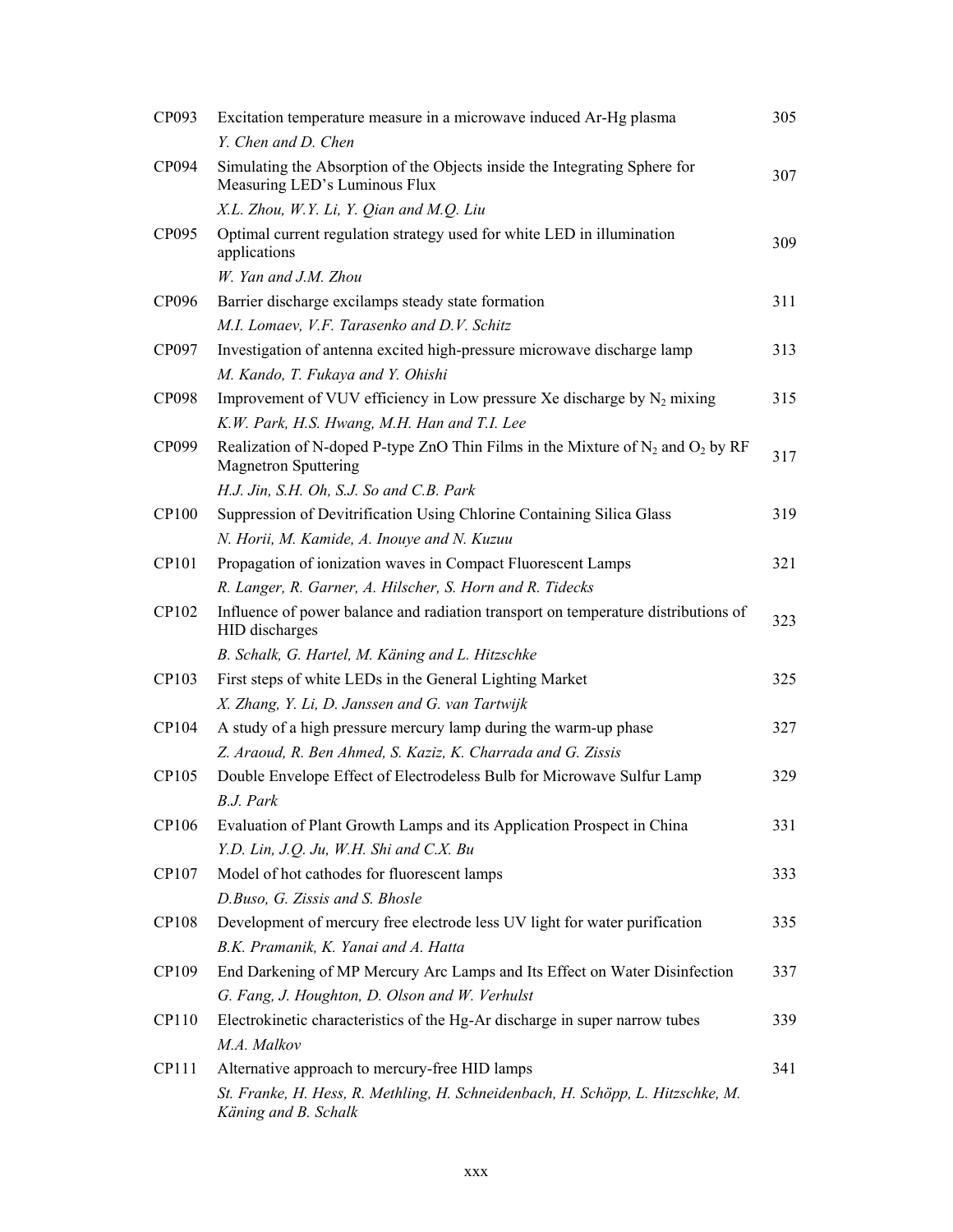| CP112               | Evaluation of the discharge parameters in dimming process of an electrodeless<br>fluorescent lamp                                         | 343  |
|---------------------|-------------------------------------------------------------------------------------------------------------------------------------------|------|
|                     | W. Li, Y. Liu, Y. Chen, D. Chen                                                                                                           |      |
| CP113               | Method for Determining the Hg Content in Fluorescent Lamps                                                                                | 345  |
|                     | P. Essers, Z.H. Weng and Z. Yang                                                                                                          |      |
| CP114               | Effect of Al addition on the structural and optical properties of alkaline earth<br>halophosphate phosphors                               | 347  |
|                     | S. Tanimizu                                                                                                                               |      |
|                     |                                                                                                                                           |      |
| <b>Session Five</b> |                                                                                                                                           |      |
| IL11                | Mercury-Free Light Sources: Xenon FL and Molecular Radiators                                                                              | 351  |
|                     | M. Jinno and H. Motomura                                                                                                                  |      |
| IL12                | Low-mercury containing discharge lamps. Sustainable and environmental friendly<br>lighting solutions.                                     | 361  |
|                     | I. Snijkers-Hendrickx, P. Lauwerijssen, P. Milewski and V. Bruyndoncx                                                                     |      |
| LL17                | Dimming and standardization                                                                                                               | 371  |
|                     | A. Hilscher                                                                                                                               |      |
| LL18                | Re-examination on Energy Saving & Environmental Issues in Lighting<br>Applications                                                        | 373  |
|                     | S.Y.R. Hui and W. Yan                                                                                                                     |      |
| LL19                | A Theoretical / Modelling Interpretation of Physical Property and Multiple<br>Species Distributions Measured in an Operating Halogen Lamp | 375  |
|                     | J.C. Camacho, G. Siddons, R. Bruckshaw, A. Keer-Rendon and R. Devonshire                                                                  |      |
| LL20                | Novel Reduced EMI Compact RF Fluorescent Lamp                                                                                             | 377  |
|                     | V. Godyak, B. Alexandrovich, A. Sapozhnikov and R. Speer                                                                                  |      |
| CP115               | Photoelectric work function measurement of an electrode in a low pressure Hg<br>discharge lamp                                            | 379  |
|                     | H. Kozakura, S. Gotoh, T. Kasuya and M. Wada                                                                                              |      |
| CP116               | Experiments on the emission spectra of various gas filled lamps by means of<br><b>TESLA High Frequency Tester</b>                         | P IC |
|                     | P. Kovács, A. Böröczki and G. Hárs                                                                                                        |      |
| CP117               | Error analysis on Color measurement of LEDs by Spectrophotometer                                                                          | 383  |
|                     | M. Yi, A.M. Ge, C. Yuan and M.Q. Liu                                                                                                      |      |
| CP118               | Measurement of breakdown voltage of lamp by different electrode materials                                                                 | 385  |
|                     | M. Goto, K. Fukushima, T. Uehara and T. Arai                                                                                              |      |
| CP119               | HF operated high pressure sodium lamps with optimized arc length                                                                          | 387  |
|                     | J. Hendricx and C. Stuer                                                                                                                  |      |
| CP120               | Acoustic Resonances in HID Lamps - Automated Measuring Station                                                                            | 389  |
|                     | B. Siessegger, K. Guenther, H. Gueldner and G. Hirschmann                                                                                 |      |
| CP121               | 3D dysprosium density in the metal-halide lamp measured by emission and laser<br>absorption spectroscopy in a centrifuge at 1-10 g        | 391  |
|                     | A.J. Flikweert, T. Nimalasuriya, G.M. Thubé, G.M.W. Kroesen and W.W. Stoffels                                                             |      |
|                     |                                                                                                                                           |      |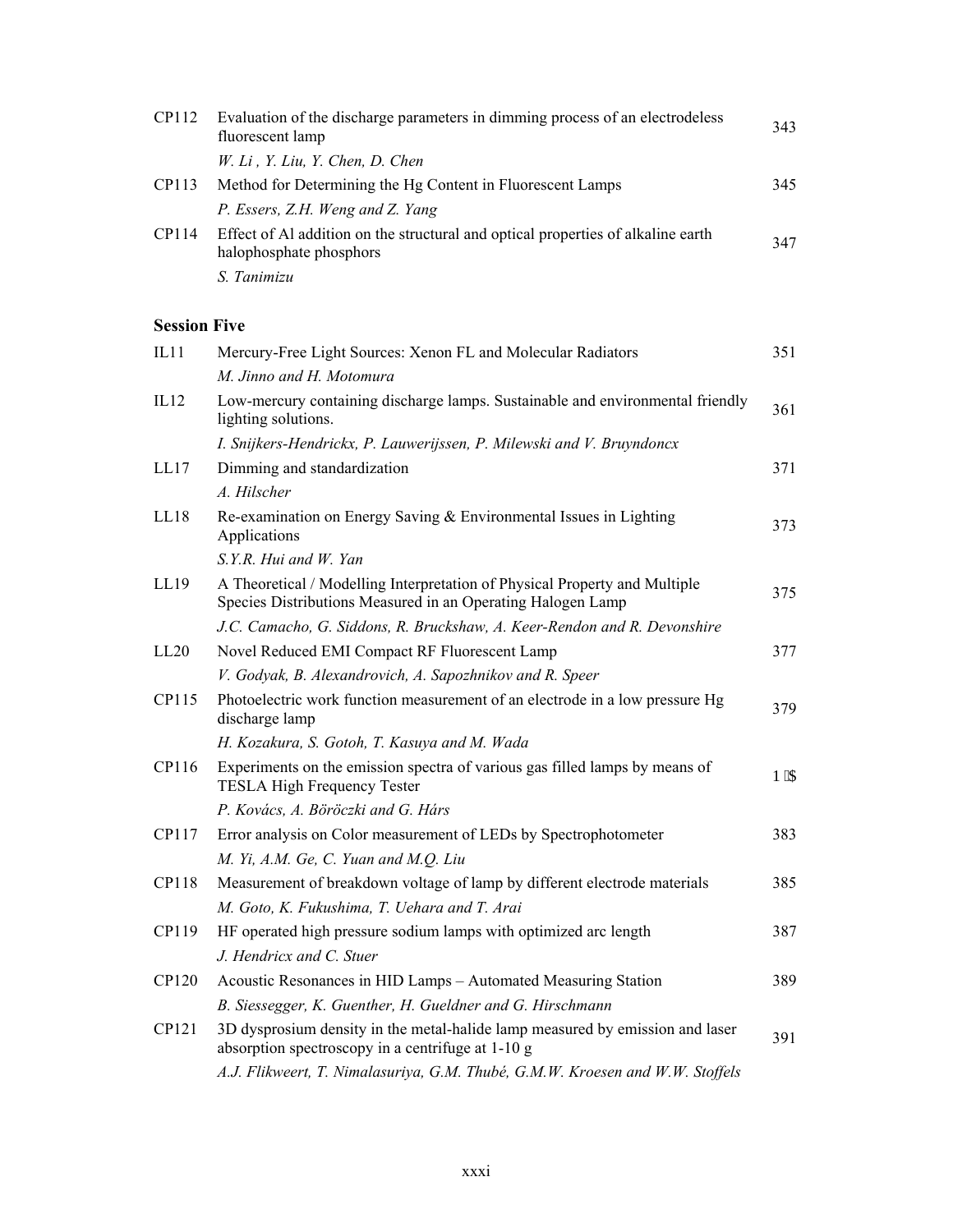| CP122 | Optical study of breakdown phenomenology in HID lamps                                                                           | 393 |
|-------|---------------------------------------------------------------------------------------------------------------------------------|-----|
|       | F. Manders, P. Aben and M. Haverlag                                                                                             |     |
| CP123 | A Study on Ultrathin Diameter Fluorescent Lamps at High Frequency<br>Performance                                                | 395 |
|       | Z.L. Chen and X.X. Li                                                                                                           |     |
| CP124 | Influence of heating process on phosphor efficacy for mercury free lamp                                                         | 397 |
|       | T. Beaudette, P. Guillot and B. Caillier                                                                                        |     |
| CP125 | Reflector optimisation for low wattage metal halide lamps                                                                       | 399 |
|       | G. Van De Poel, R. Geens and L. Derhaeg                                                                                         |     |
| CP126 | Novel plasma diagnostic system applicable for RF light sources                                                                  | 401 |
|       | I.J. Choi and C.W. Chung                                                                                                        |     |
| CP127 | Improvement of the luminous run-up characteristics in ballast-integrated compact<br>fluorescent lamps covered with outer globes | 403 |
|       | T. Yasuda and M. Kando                                                                                                          |     |
| CP128 | Self-reversed line estimates of Hg2 absorption in ultra-high pressure mercury<br>lamps                                          | 405 |
|       | D.O. Wharmby                                                                                                                    |     |
| CP129 | Small Signal Modelling of DC Super High Performance (SHP) Lamp                                                                  | 407 |
|       | W.O. Zhang, Y.O. Jin and J.P. Ying                                                                                              |     |
| CP130 | Radial segregation in metal halide lamps; a critical analysis of the validity of the<br>LTE approach                            | 409 |
|       | M.L. Beks, T. Nimalasuriya and J.J.A.M. van der Mullen                                                                          |     |
| CP131 | Criterion for the uniformity of atmospheric pressure glow discharge                                                             | 411 |
|       | Y. Zhang, X.Z. Deng, S.L. Zhu and S.D. Zhang                                                                                    |     |
| CP132 | Standby mode study of dimmable electronic ballast in a street lighting application                                              | 413 |
|       | R. Ruscassié, G. Beaufils and C. Glaize                                                                                         |     |
| CP133 | A characteristic shortening of a positive column during continuous operation of a<br>low pressure Hg discharge lamp             | 415 |
|       | S. Gotoh, S. Nishiuchi, T. Kasuya and M. Wada                                                                                   |     |
| CP134 | Manufacture the Induction Fluorescent Lamp                                                                                      | 417 |
|       | Y. Chen, D. Chen and W. Li                                                                                                      |     |
| CP135 | Study of HID lamp by a 3-D and time-dependent model: determination of<br>temporal distributions of electrode temperatures       | 419 |
|       | K. C. Paul, T. Takemura, T. Hiramoto and T. Igarashi                                                                            |     |
| CP136 | Species in the Arc Centre of an Operating Metal Halide Lamp: A Coherent Raman<br>Scattering and Modelling Study                 | 421 |
|       | D.S. Payne, G.J. Wilson, S.A. Mucklejohn, G. Siddons and R. Devonshire                                                          |     |
| CP137 | Investigations on low-pressure indium mono-halide discharges                                                                    | 423 |
|       | R. Hilbig, A. Koerber, D. Hayashi, S. Schwan and R. Scholl                                                                      |     |
| CP138 | AC electrode diagnostics in HID lamps                                                                                           | 425 |
|       | H.A. van Esveld, G.M.J.F. Luijks, S. Nijdam and P.A.M. Weerdesteijn                                                             |     |
| CP139 | Analysis of Horizontal Distribution in the Xe based ICP for Lighting source                                                     | 427 |
|       | I.S. Her, J.C. Lee and D.H. Park                                                                                                |     |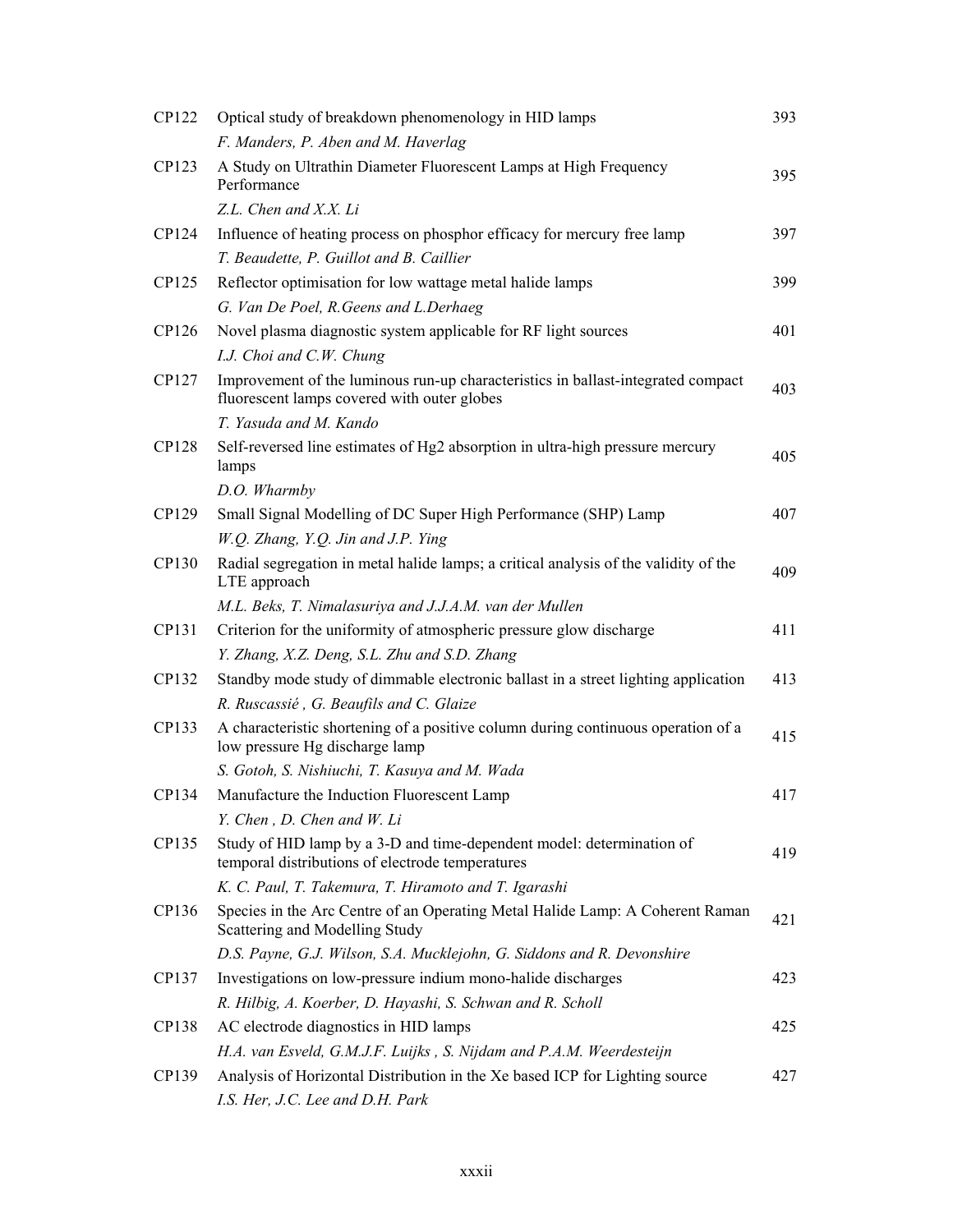| CP140                | Amalgam used to control the mercury-vapor pressure in a steady state<br>Z.M. He                                              | 429 |
|----------------------|------------------------------------------------------------------------------------------------------------------------------|-----|
| CP141                | In-situ Temperature Measurement for Ceramic HID Lamps                                                                        | 431 |
|                      | W.P. Lapatovich                                                                                                              |     |
| CP142                | High performance CO-Xe microwave discharge for VUV emission                                                                  | 433 |
|                      | J.S. Oh, K. Yanai, K. Kawamura, and A. Hatta                                                                                 |     |
| CP143                | Multi-function of a Novel Ignitor for HID Lamps                                                                              | 435 |
|                      | G.X. Zheng and X.J. Xu                                                                                                       |     |
| CP144                | Development of 360 watts high-efficiency ceramic metal halide lamp                                                           | 437 |
|                      | A. Maehara, T. Shimomura and H. Hayakawa                                                                                     |     |
| CP145                | UHP for fiber optic applications with high demands on colour rendering                                                       | 439 |
|                      | P. Pekarski and U. Weichmann                                                                                                 |     |
| CP146                | Temperature control of the electrodes in metal halide lamps by superimposed<br>current operation                             | 441 |
|                      | Y. Takahara and M. Kamata                                                                                                    |     |
| CP147                | Study of tubular high power compound quartz-envelope xenon flashlamp                                                         | 443 |
|                      | J.J. Liu, B.C. Jiang, H.B. Li, J.H. Yu                                                                                       |     |
| CP148                | Reaction times under mesopic conditions                                                                                      | 445 |
|                      | P. Raynham, M.H. Girach, S.A. Mucklejohn and B. Preston                                                                      |     |
| <b>Session Six</b>   |                                                                                                                              |     |
| IL13                 | Dimming Fluorescent Systems Life Experiment                                                                                  | 449 |
|                      | M. Duffy, R. Erhardt, P. Hakkarainen, R. Hunt, T. Leyh, R. Nachtrieb,<br>C. O'Rourke, T. Poehlman, R. Runkles and H. Wolfman |     |
| IL14                 | Measuring color quality of light sources                                                                                     | 459 |
|                      | W. Davis and Y. Ohno                                                                                                         |     |
| LL21                 | The ignition characteristic of an electrodeless induction lamp                                                               | 469 |
|                      | Q. Long, Y.M. Chen and D.H. Chen                                                                                             |     |
| LL22                 | Considerations and dominant interactions between low pressure fluorescent lamp<br>and electronic ballast in dimming mode     | 471 |
|                      | M. Mayrhofer and S. Zudrell-Koch                                                                                             |     |
| <b>Session Seven</b> |                                                                                                                              |     |
| IL15                 | Worldwide National Solid State Lighting Programs and Standardization Efforts.<br>An Overview From Industry's Perspective     | 475 |
|                      | H. Nikol, D. Work, F. Tang, C. Hoelen and G. Heusler                                                                         |     |
| IL16                 | National SSL Program in CHINA                                                                                                | 479 |
|                      | L. Wu                                                                                                                        |     |
| LL <sub>23</sub>     |                                                                                                                              |     |
|                      | V. Härle, B. Hahn and J.Baur                                                                                                 |     |
| LL24                 | High stable color tunable LED standard source                                                                                | 489 |
|                      | H.P. Shen, J.G. Pan and H.J. Feng                                                                                            |     |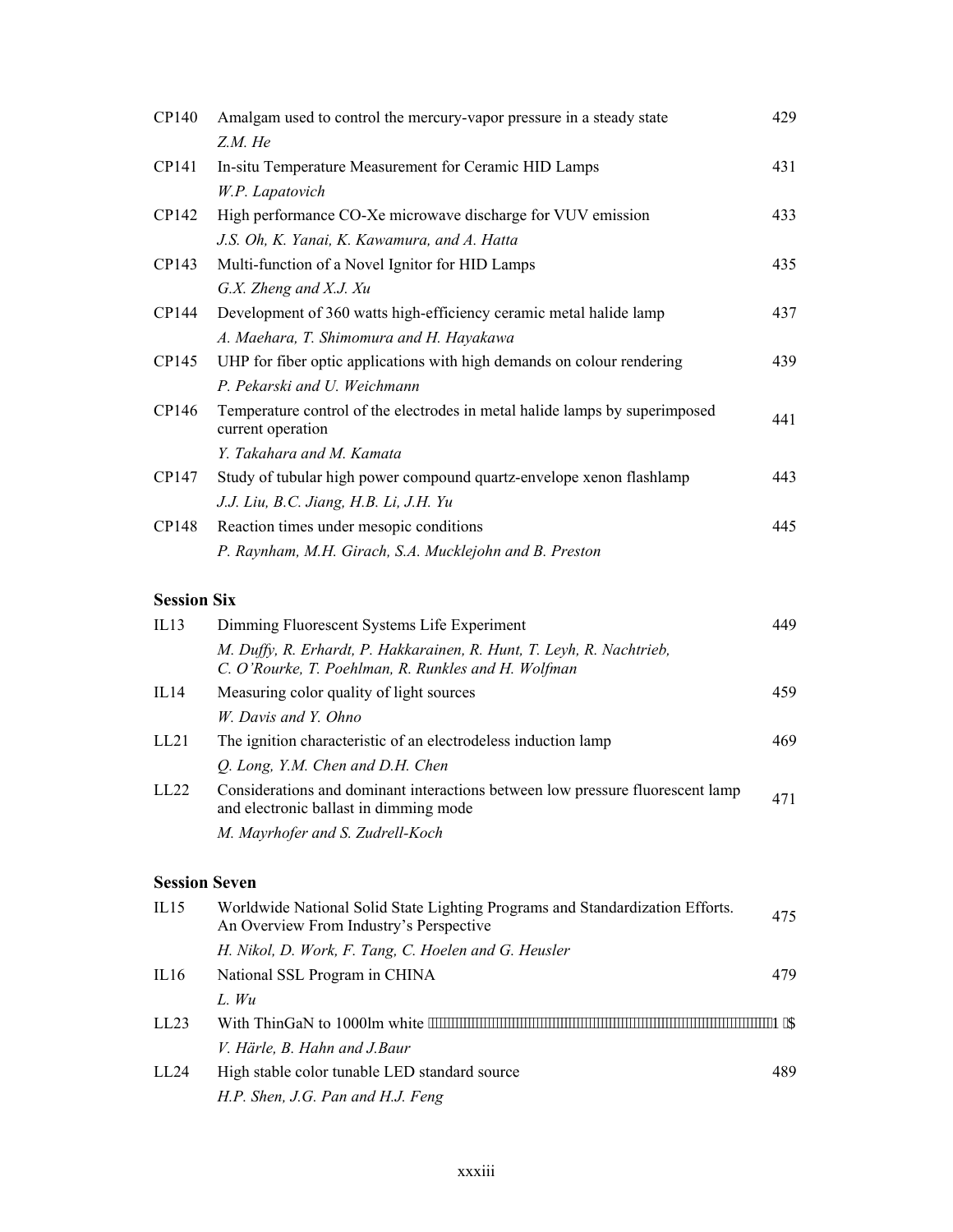| LL25  | White light-emitting diodes using (oxy)nitride phosphors                                                                                | 491 |
|-------|-----------------------------------------------------------------------------------------------------------------------------------------|-----|
|       | R.J. Xie and N. Hirosaki                                                                                                                |     |
| LL26  | A New LED Light Source For Projection Applications                                                                                      | 493 |
|       | G. Kuhn, S. Zhou, N. Breidenassel and W. Schnabel                                                                                       |     |
| CP149 | Interpretation of the external band technique for cathode fall measurements of<br>fluorescent lamps                                     | 495 |
|       | R. Garner                                                                                                                               |     |
| CP150 | Simulating metal halide lamps under varying accelerational conditions with<br>Plasimo                                                   | 497 |
|       | M.L. Beks, A.J. Flikweert, A.Hartgers and J.J.A.M. van der Mullen                                                                       |     |
| CP151 | Homogenisation of a pulsed dielectric barrier Xe discharge using falling voltage<br>edge for secondary ignition                         | 499 |
|       | M. Paravia, K. E. Trampert and W. Heering                                                                                               |     |
| CP152 | Measurement of antenna temperature and lamp properties in antenna-excited high-<br>pressure metal halide microwave discharge lamp       | 501 |
|       | M. Shido, T. Serita and M. Kando                                                                                                        |     |
| CP153 | Proposal for Self-ballasted CFL lamp End of Life Safety Test Simulation                                                                 | 503 |
|       | J. Bian and L.Y. Shi                                                                                                                    |     |
| CP154 | A study on Reliability Characteristics of Electrode-less Fluorescent lamp                                                               | 505 |
|       | J.C. Lee, Y.W. Kim, M.K. Hwang and S.Y. Yang                                                                                            |     |
| CP155 | Xenon Excimer Lamps Used for Degradation of Toxic Gaseous Carbon Disulfide                                                              | 507 |
|       | S.L. Zhu and X.F. Feng                                                                                                                  |     |
| CP156 | Arc Attachment to HID Lamp Electrodes under HF Operation                                                                                | 509 |
|       | J. Reinelt, O. Langenscheidt, J. Mentel and P. Awakowicz                                                                                |     |
| CP157 | High efficient $&$ homogeneous emissive BLU simulated by thin-lens method                                                               | 511 |
|       | H.R. Lee, K.J. Hwang, S.J. Lee, Y.C. Yim and Y.K. Kim                                                                                   |     |
| CP158 | Spectroscopy of cesium pulsed high pressure discharge                                                                                   | 513 |
|       | G. Pichler                                                                                                                              |     |
| CP159 | Light-generating efficiency of external electrode fluorescent lamps (EEFLs) for<br>the backlight applications of liquid crystal display | 515 |
|       | J.Y. Choi, Y.Y. Kim and J.H. Ko                                                                                                         |     |
| CP160 | Measurement and research for standard LED                                                                                               | 517 |
|       | X.J. Song, R.L. Xu and Y. Chen                                                                                                          |     |
| CP161 | Energy transfer enabled photoluminescence from Eu3+- and Er3+-doped TiO2<br>semiconductor nanocrystals synthesized by RF thermal plasma | 519 |
|       | J.G. Li, M. Ikeda and T. Ishigaki                                                                                                       |     |
| CP162 | Kinetic model of the gas discharge in a PDP-cell                                                                                        | 521 |
|       | V.V. Danilova and Ye.V. Martysh                                                                                                         |     |
| CP163 | Sodium loss processes in the ceramic wall of High Intensity Discharge lamp arc<br>tubes                                                 | 523 |
|       | H. Lovas, Z. Tóth, V.K. Josepovits and M. Tóth                                                                                          |     |
| CP164 | New High Temperature Amalgam and Hg dispenser for T5 Lamps                                                                              | 525 |
|       | A. Corazza, C. Boffito, S. Frenzel and R. Hoffmann                                                                                      |     |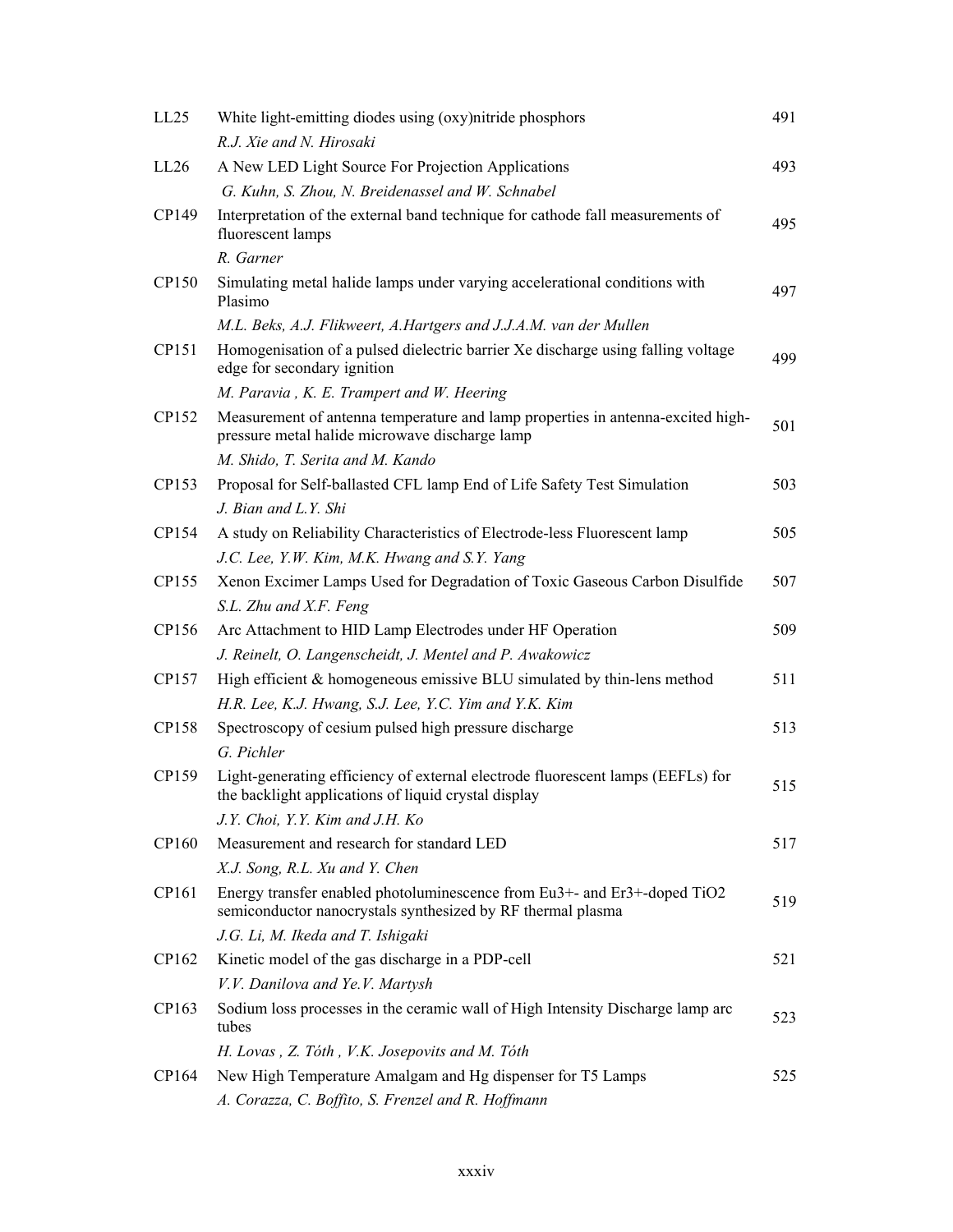| CP165        | Estimation of Solarisation in Glass in Fluorescent Lamp                                                                             | 527 |
|--------------|-------------------------------------------------------------------------------------------------------------------------------------|-----|
|              | J. Abe and T. Akai                                                                                                                  |     |
| CP166        | Electrode Behavior in XenEco D4 Hg-free Automotive Headlight Lamps                                                                  | 529 |
|              | L. Dabringhausen, U. Hechtfischer, T. Vos, W. van Erk and M. Haacke                                                                 |     |
| CP167        | VUV radiation from xenon excimer in He-Xe dielectric barrier discharge excited<br>by piezoelectric transformer                      | 531 |
|              | D. Inada, K. Teranishi, S. Suzuki, and H. Itoh                                                                                      |     |
| CP168        | Nb HT 1600, a new developed Nb alloy, to be used as construction wire in<br>discharge lamps                                         | 533 |
|              | <b>B.</b> Spaniol                                                                                                                   |     |
| CP169        | Optical characteristics of Xe: Ne mixture for electrodeless ICP lamp                                                                | 535 |
|              | S.J. Lee, G.S. Choi, J.K. Yang, S.M. Lee, N.G. Kim, Y.C. Yim, J.C. Lee and<br>D.H. Park                                             |     |
| CP170        | A Thermal Model of an High Pressure Mercury Discharge Lamp                                                                          | 537 |
|              | J.C. Camacho, G. Siddons, M. Kai and R. Devonshire                                                                                  |     |
| CP171        | Cathode and anode research                                                                                                          | 539 |
|              | M.S. Benilov                                                                                                                        |     |
| CP172        | UV light source of water vapor discharge excited by microwave                                                                       | 541 |
|              | K. Kawamura, K. Yanai, B.K. Pramanik, J.S. Oh and A. Hatta                                                                          |     |
| CP173        | Comparison of metal halide lamp performance on electronic versus magnetic<br>ballasts                                               | 543 |
|              | A. Lamouri, A. Naruka and J. Sulcs                                                                                                  |     |
| CP174        | The structure of vapor complexes in metal halide discharge lamps                                                                    | 545 |
|              | G.N. Papatheodorou and A.G. Kalampounias                                                                                            |     |
| CP175        | Flat rare gas - iodine excimer lamp driven by surface barrier discharge                                                             | 547 |
|              | M.M. Guivan, P. St'ahel, A. Brablec, J. Janca, H. Motomura and M. Jinno                                                             |     |
| CP176        | Parametric study of the performance of Hg free fluorescent signs                                                                    | 549 |
|              | S. Point, E. Robert, S. Dozias, C. Cachoncinlle, R. Villadrosa and J-M. Pouvesle                                                    |     |
| CP177        | High Frequency Efficacy of Metal Halide Lamps                                                                                       | 551 |
|              | V. Roberts                                                                                                                          |     |
| CP178        | A new thermionic cathode based on carbon nanotubes with a thin layer of low<br>work function barium strontium oxide surface coating | 553 |
|              | F. Jin, Y. Liu, S. Little and C.M. Day                                                                                              |     |
| CP179        | The development of high power discharge produced plasma EUV sources for next<br>generation of the semiconductor chip manufacturing  | 555 |
|              | V. Borisov, A. Eltsov, A. Ivanov, Yu. Kiryukhin, O. Khristoforov, V. Mishhenko,<br>A. Prokofiev and A. Vinokhodov                   |     |
| <b>CP180</b> | About colour rendition and light sources, the balance between simplicity and<br>accuracy                                            | 557 |
|              | P.J.M. van der Burgt and J.T.C. van Kemenade                                                                                        |     |
| CP181        | Dysprosium Oxide Ceramic Arc Tube for HID Lamps                                                                                     | 559 |
|              | G.C. Wei, W.P. Lapatovich and J. Browne                                                                                             |     |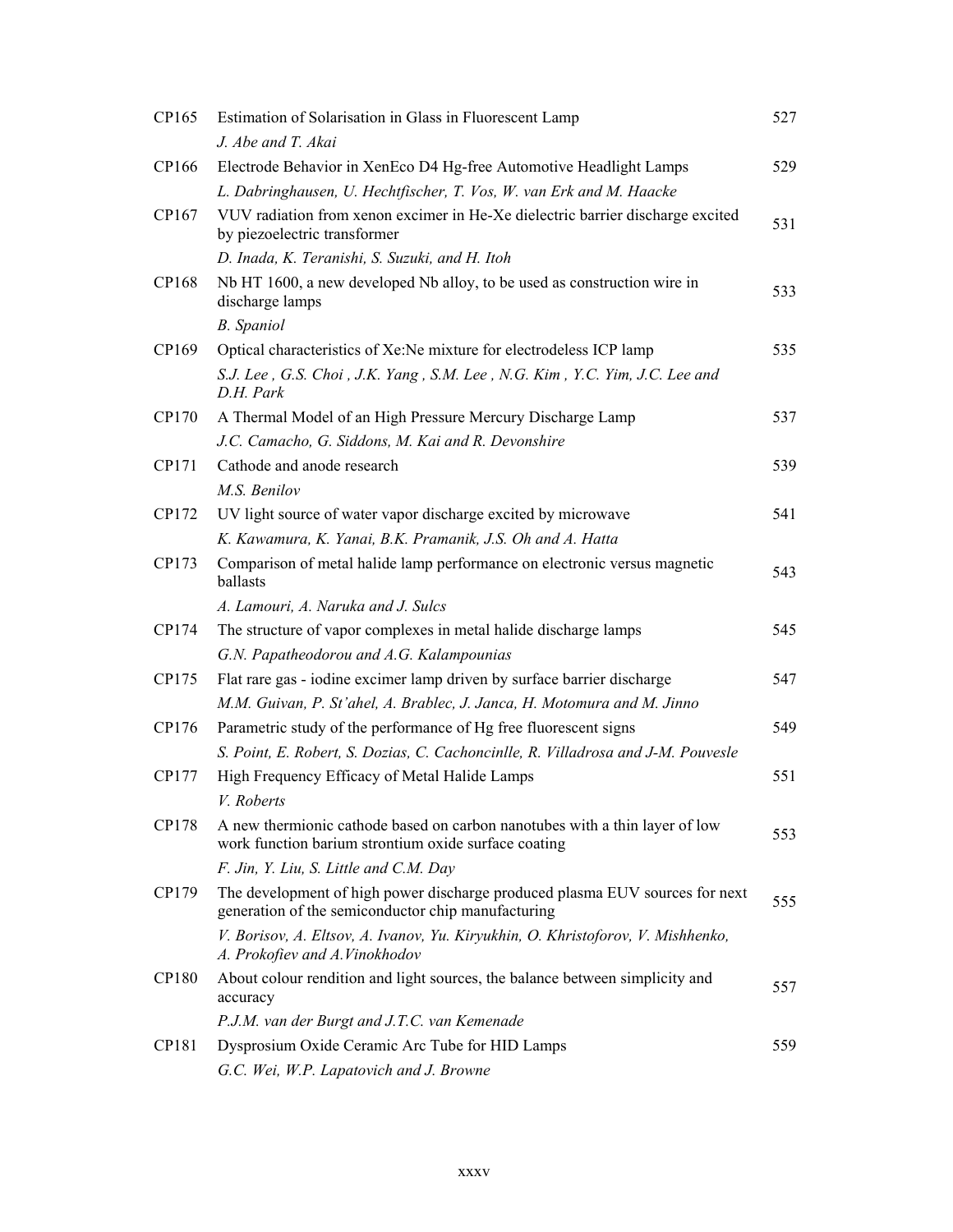| CP182                | The optical characteristics of the pulse-modulated Hg-Ar discharge                                                                         | 561 |
|----------------------|--------------------------------------------------------------------------------------------------------------------------------------------|-----|
|                      | V.P. Kalanov and M.A. Malkov                                                                                                               |     |
| <b>Session Eight</b> |                                                                                                                                            |     |
| IL17                 | Organic Light-Emitting Devices for Lighting Applications                                                                                   | 565 |
|                      | J. Kido                                                                                                                                    |     |
| IL18                 | Recent progress and future prospect in white LED lighting technologies for<br>general illumination                                         | 567 |
|                      | T. Taguchi                                                                                                                                 |     |
| IL19                 | Progress in high-power light-emitting diodes for solid-state lighting                                                                      | 571 |
|                      | M. Krames                                                                                                                                  |     |
| LL27                 | Present Status of the Efficacy and Light Quality of White LEDs: Potential for<br><b>Energy Conservation and Environmental Preservation</b> | 575 |
|                      | S. Hosokawa, T. Sakamoto, S. Takashima, Y. Murazaki and H. Tamaki                                                                          |     |
| LL28                 | Total flux measurement of LEDs with a narrow beam luminous flux standard                                                                   | 577 |
|                      | M.Q. Liu, X.L. Zhou, W.Y. Li, C. Yuan and W.L. Zhang                                                                                       |     |
| CP183                | Transient spots on thermionic arc cathodes II. Experiment and comparison                                                                   | 579 |
|                      | P.G.C. Almeida, M.S. Benilov and M.D. Cunha                                                                                                |     |
| CP184                | Dependence of low watt metal halide lamp parameters on supply wave shape and<br>frequency                                                  | 581 |
|                      | B. Vanbrabant and R. Geens                                                                                                                 |     |
| CP185                | Radiation spectra of microcavity as a light source for incandescent lamp                                                                   | 583 |
|                      | H. Kamata and H. Ohkawa                                                                                                                    |     |
| CP186                | First experiments with net electrodes in high voltage fluorescent tubes                                                                    | 585 |
|                      | W. Lehmann                                                                                                                                 |     |
| CP187                | Characteristic analysis of Blue-LED                                                                                                        | 587 |
|                      | H.C. Yen, G.R. Wang, S. Z. Wei and H. X. Chen                                                                                              |     |
| <b>CP188</b>         | Electrode heat-up in HID-lamps - model and experiment                                                                                      | 589 |
|                      | A. Kloss and B. Schalk                                                                                                                     |     |
| CP189                | The measurement of temporal spectrum for HID lamps                                                                                         | 591 |
|                      | J.D. Yu, T.S. Mou and J.P. Wang                                                                                                            |     |
| CP190                | Comparison on operating characteristics of metal halide lamps with different<br>ballasts                                                   | 593 |
|                      | S.Y. Tang and C.S. Moo                                                                                                                     |     |
| CP191                | High intensity VUV spontaneous light source based on plasma emission of<br>nanosecond high current inert gases discharge                   | 595 |
|                      | M.I. Lomaev, D.V. Rybka, E.H. Baksht and V.F. Tarasenko                                                                                    |     |
| CP192                | Simplex optimization of metal halide lamp dose composition                                                                                 | 597 |
|                      | T.R. Brumleve, D.L. Miller, K. Voggenauer, M.E. Lovell, T.E. Scott,<br>D.B. DeHaven, D. Gordon, R.L. Steward and S.C. Hansen               |     |
| CP193                | Spatially and Spectrally Resolved Emission from Compact High Pressure Xenon<br>Lamps                                                       | 599 |
|                      | D. Doughty, O. Minayeva, and S. Yeralan                                                                                                    |     |